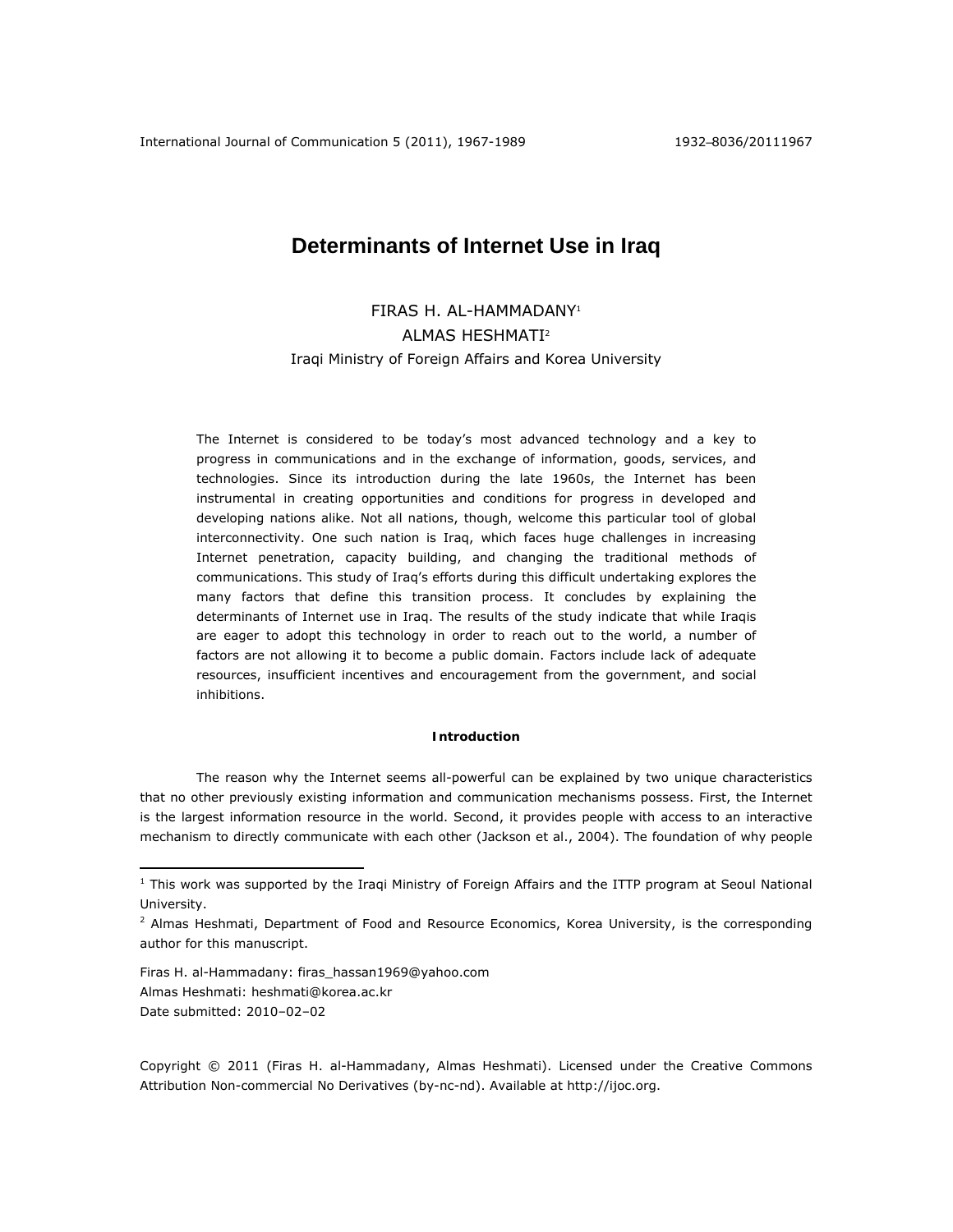get online and use the Internet is determined by many factors. Many scholars have attempted to articulate the decision factors behind Internet use to understand people's needs and behavior in this age of information technology. Fundamental human needs—such as communication, learning, entertainment, and sharing information and resources—were most cited as key factors that play a major role in people's decisions to connect to the Internet.

People need to interact with each other through the Internet and share their experiences and knowledge, as in real life. Social networks, virtual worlds, or services built on existing communication/social protocols and services on the Internet provide very attractive tools for human social activities on the Web. Moreover, the Internet helps people learn from others through online training courses, social news, journals, and from educational institutions, such as universities and colleges online. The Internet also provides a means for users to have fun and enjoy movies, shopping, games, and other activities that increase their satisfaction in their leisure time.

People also use the Internet to make a living through a variety of businesses and services. Ranging from individual entrepreneurs to large corporations, everyone finds his or her stream of revenues and generates incomes. E-commerce industry is becoming more significant than ever.

The Internet is considered a huge development in human civilization. It has become the main sharing tool around the world. It enables people to create massive developments for many countries that are interconnected. The Internet is considered a practical key to human development and social advancement causing massive innovation in the world. Internet systems are among the most impressive innovations that communications engineers have introduced to the world. Our research seeks to address how Iraqis are able to mandate the existence of the Internet in their community, how they are able to control its effects on its citizens, and how people's traditional preferences become affected by the situational use of the Internet. These particular considerations are the focus of the discussion presented through the context of this research.

To serve as a practical guide toward the completion of this research, the following questions shall be used to make the presentation of the ideas in this research practical. This will provide readers with knowledge that they ought to know about Internet use in Iraq. First, the Internet is today's cradle of global development. It provides a wide array of consideration in the process by which people are interconnected in the society. How does Iraq fit into the picture of development considering this particular fact regarding the Internet? Second, maintaining the opportunity to develop toward a more industrialized nation is one of the most important concerns of the well-developed and the developing countries today. The Internet already has been recognized as a particular trend that allows humans to further progress. Does Iraq try to fit in and jump into the trend of development through the Internet or does it remain traditionally laid to its roots of progress?

To answer these questions, we utilized different methods of data collection that allow handling the different factors impacting Internet use. We used logit regression analysis methodology to investigate the determinants of Internet use in Iraq.

This study provides a practical explanation of the different determinants of Internet usability in Iraq that could already be identified and established for the sake of public knowledge and understanding.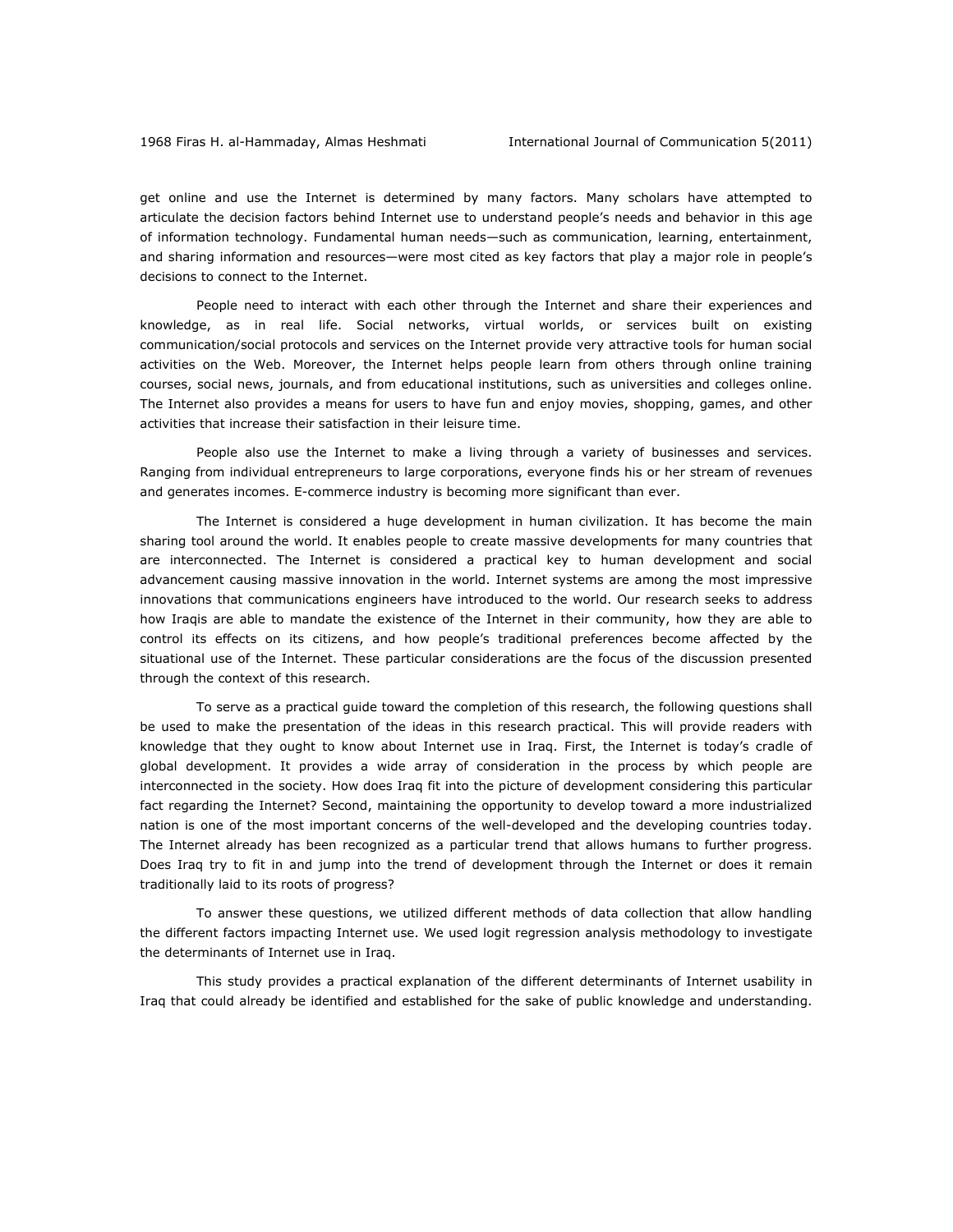The aim is to present practical and proper data to policy decision-makers in the information and communications technology sector in an effort to enhance their vision on developing Internet adoption.

The rest of this study is organized as following: Section 2 provides relevant literature review and research background. Section 3 presents the descriptive statistics, while methodology, model specification and estimation are presented in Section 4. Section 5 discusses the results and its analysis. Finally, we conclude our work in Section 6 with a summary of the research.

#### **Literature Review**

#### *Development of the Interface Culture*

Previous literature shows tremendous use of different factors to determine Internet use. However, there have been few studies that discuss Internet use and its determinants in Iraq. To overcome this gap, we have concentrated on an in-depth review of the literature and define the most important determinants that are relevant in the context of Iraq. This is to develop a model that theoretically and empirically is consistent with the conditions in the country. In this section, we emphasize some of these relevant studies. In addition, it presents an overall background and common understanding for the research context.

### *Digital Divide and the Determinants of Internet Use*

The World Wide Web has become a main source of social and economic development (Crandall and Jackson, 2003). Internet access has become a necessity. Consequently, many scholars have investigated the determinants and factors that control Internet usage and access around the world. In their study of the Chilean Internet population, Mendoza and Alvarez de Toledo (1997) found that Internet users were young, male, and highly educated.

Internet usage is one aspect of the digital divide; earlier research implies that Internet use is affected by social and demographic characteristics, attitudes toward the Internet and social supports (Cukier, 2007; Jiang, 2009; Kraidy, 2007; Lin, 1998; Rogers, 1995; Zhu & He, 2002). Studies have found vast differences in the types and nature of population groups of users and non-users of Internet services. Internet use may be an indicator of changes in society, and Internet users and non-users may be differentiated according to their social demographics, attitudes toward the Internet, and the social support that they receive (Rhee and Kim, 2004). Prior research on the adoption of new technology has focused on an individual's economic characteristics; Perceived attributes of innovations, situational factors, and the characteristics of innovations that influence adoption have been identified as critical factors in using the Internet (Rogers, 1995; Zhu & He, 2002).

Meanwhile, Busselle et al. (1999) found that in the early stages of diffusion, the young, educated, and affluent were the typical adopters of the new information and communications technology. However, according to predictions made by Rogers (1995), demographics tend to be less important when innovations have reached a critical mass on their diffusion curves. Empirical results from studies of adoption of new technologies suggest that those who adopt new communications technologies are more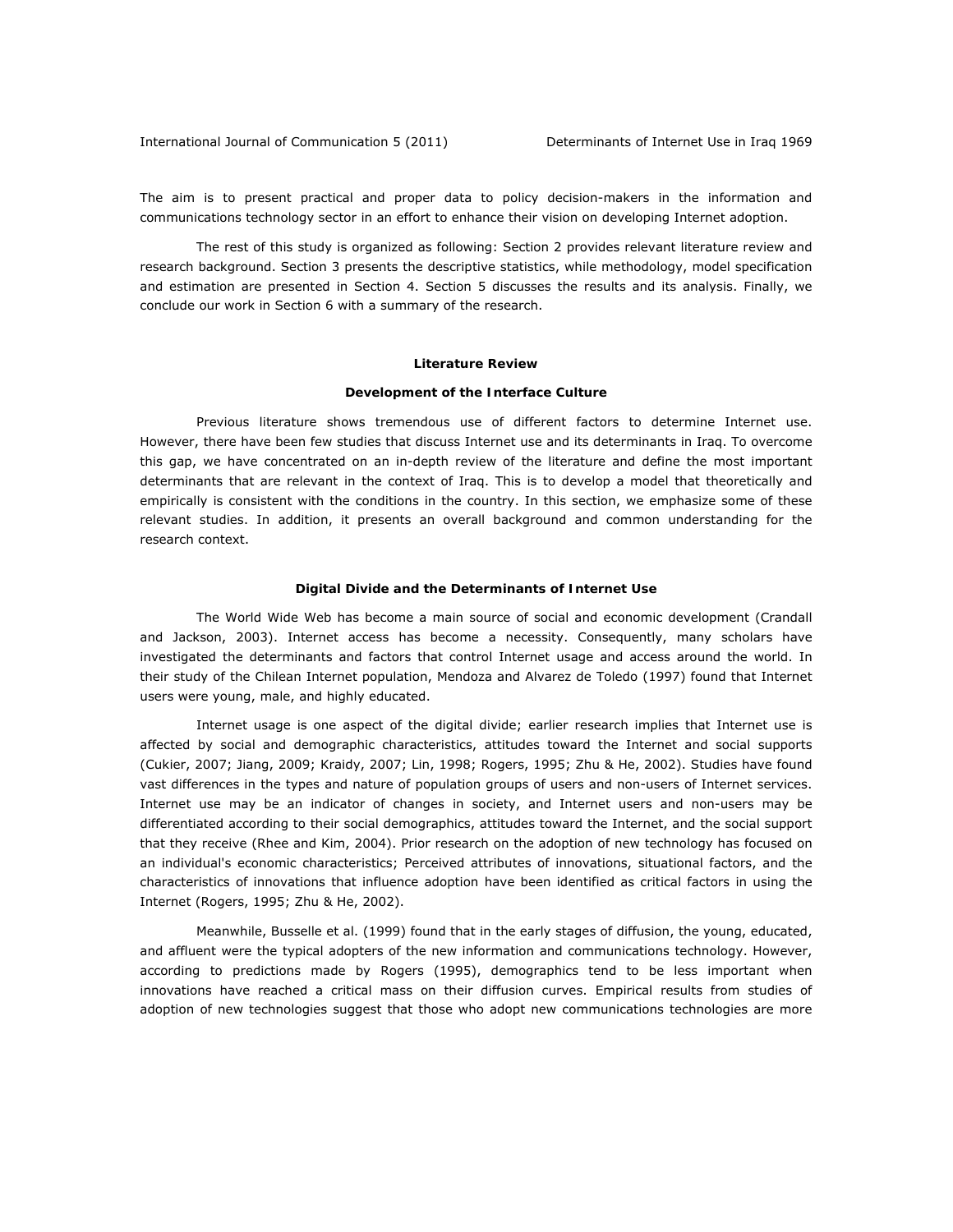fashionable, better educated, and younger than non-adopter counterparts (Consoli, 2008; Dimaggio et al., 2001; Garramone et al., 1986; Henry & Mohit, 2009; Wotring & Forest, 1995).

Researchers have identified several reasons for the expanded demand for the new Internet technology. Higher education brings about a responsiveness of benefit from the use of the new technology, and higher incomes enable people to purchase new technological devices that are financially unreachable to others. As well, young people are more adventuresome when it comes to trying new technologies (Lin, 1998). The factors that impact uses of the Internet are diversified. Economic factors, such as income level, availability and price structures of services, bandwidth and supporting infrastructures are critical to an individual's decision to use the Internet (Kshetri, 2001). Bandwidth prices, for instance, are a main determinant of Internet adoption. For example, 50% of the worldwide bandwidth capacity is in North America compared to only 3% in the Middle East and Africa (Frontline.net, 2001). The technology capability and creation and its multiple use explains the difference in its utilization rate. Moreover, the lack of intraregional infrastructures in developing nations of Asia, Africa, and Latin America means that even Internet communications with neighboring countries have to be routed through the U.S. or other industrialized countries in Europe. When high bandwidth is available and the price is reasonable, as in South Korea, it becomes a driver of more rapid Internet diffusion.

Another category of factors includes social factors where an examination of the "values" inherent in the Internet helps to predict the degree of acceptance or rejection of the Internet in a society. An important component of the value system is related to skills required to use the Internet. Literacy and computer skills are almost always the prerequisites to Internet use. A large proportion of the population in developing countries is illiterate and an even larger proportion lacks computer skills. Thus, illiteracy and other important factors explain the fact that penetration of such technology is slower than in developed nations. Moreover, the Internet tends to favor the English-speaking population because most of the software and interfaces used with the Internet are in English. Also, a large proportion of World Wide Web content is in the English language. For instance, a survey conducted in 1998 found that about 85% of the texts on the Web were in English (Nunberg, 2000), which decreased to about 80% in 1999 (Nua Internet Surveys, 1999). Many people in the East, thus, tend to doubt the integrity of information originating from the Western world and view the use of English as a vehicle for executing an electronic *Pax Americana* (Shabazz, 1999). But lack of alternatives and formation of habit in the long term reduce the effects of such resistance factors.

A new study (Schubert, 2009) on the Intent Index shines some light on the intent and motivations for going online, while also proposing a new perspective on demographics. The study shows that 63% of Americans go online to try to change others' opinions or express their contrasting views on the discussed topics. The reasons for going online do not vary too much with age, as young people show the same motivations as seniors, with 82% using the Web to have fun and 80% to socialize. This homogenization, said the research firm, shows that regular demographics are becoming increasingly irrelevant in the online world.

Some of the top reasons for going online are learning, 88%; having fun, 82%; and socializing, 81%. Online communities are a big part of the Internet's draw, with 72% of those surveyed going online for this reason. Social networks are the preferred mediums for communities, with 41%, compared to 34% who go online to post comments or opinions (Kathryn & Gary, 2004). In Songan and Noor (1999), higher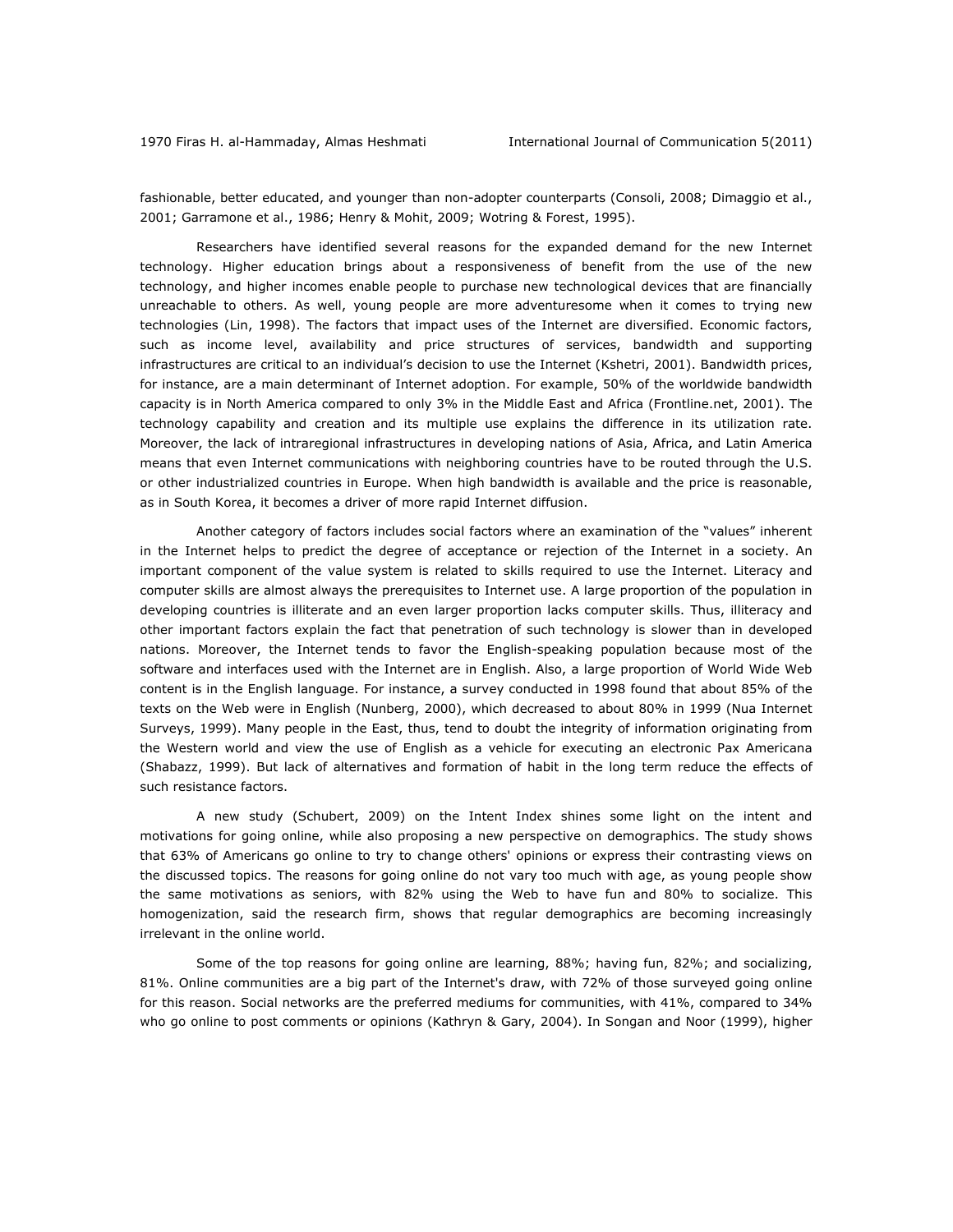education in Malaysia is a significant factor in Internet usage, while gender is not. Ono and Zavodny (2003), on the other hand, found that women were significantly less likely to use the Internet in the mid-1990s, but noted that since the 2000s, there has been little reason for concern about sexual inequality in Internet access and usage. Culture is also important; in fact Gong et al. (2007) investigated the role of national culture on Internet use and access using Hofstede's cultural dimensions (power distance, uncertainty, individualism, masculinity, long-term orientation) and education.

In general, the digital divide can be explained by different functions of the Internet. First of all, there is an instrumental function of the Internet, which is news and information gathering. This is perhaps the most important function of Internet use. The second function is communication; third, transaction (i.e., Internet shopping and banking), and fourth—entertainment. These functions are primarily engaged by different population subgroups based on their own needs and motivations (Rhee & Kim, 2004). Thus, whatever motivations there may be in using the Internet, they can be differentiated by various characteristics of the user population (Rogers, 1995).

Internet usage is more likely to expand among younger people who are the main participants in it. In the process of socializing, young people are commonly exposed to new technologies and tools, which they can easily assimilate for their own various purposes (Jiang, 2009). The younger generation, with better learning capability and the main consumers of most of the online services—such as entertainment is more prone to its use and further development.

The above-mentioned background characteristic can be an obstacle in the introduction of new technologies. For example, elementary English-language knowledge is needed in order to be able to use the Internet. The education policy and system—by providing elementary English-language skills to the younger—may also influence the difference in Internet use by age cohorts. Another factor is educational level, which determines the capacity for Internet use. A well-educated group is more open to using the Internet than those with low levels of education. Income level is another criterion in the adoption of the Internet because of the increased purchasing power to buy computer equipment and meet the costs of Internet access (Zhu & He, 2002).

Since the objective of this study is to identify the key determinants of Internet use in Iraq, we will test a number of hypotheses. The focus is on the following three hypotheses:

- *H1:* Individuals with higher educational standards and literacy rates are more likely to use the Internet.
- *H2:* Population in the capital city of Baghdad is more likely to use the Internet.
- *H3:* People's careers have a strong relation to the use of the Internet.

# *Iraqi Internet Policy*

Iraq developed different procedures for increasing Internet use in the society, and benefitted from its advancement in global communication systems, which were available by the Internet. No matter, it should be considered that in Iraq, their conservative values still count as much as their willingness to progress further toward development. Hence, besides the need to be informed, the Iraq policy on Internet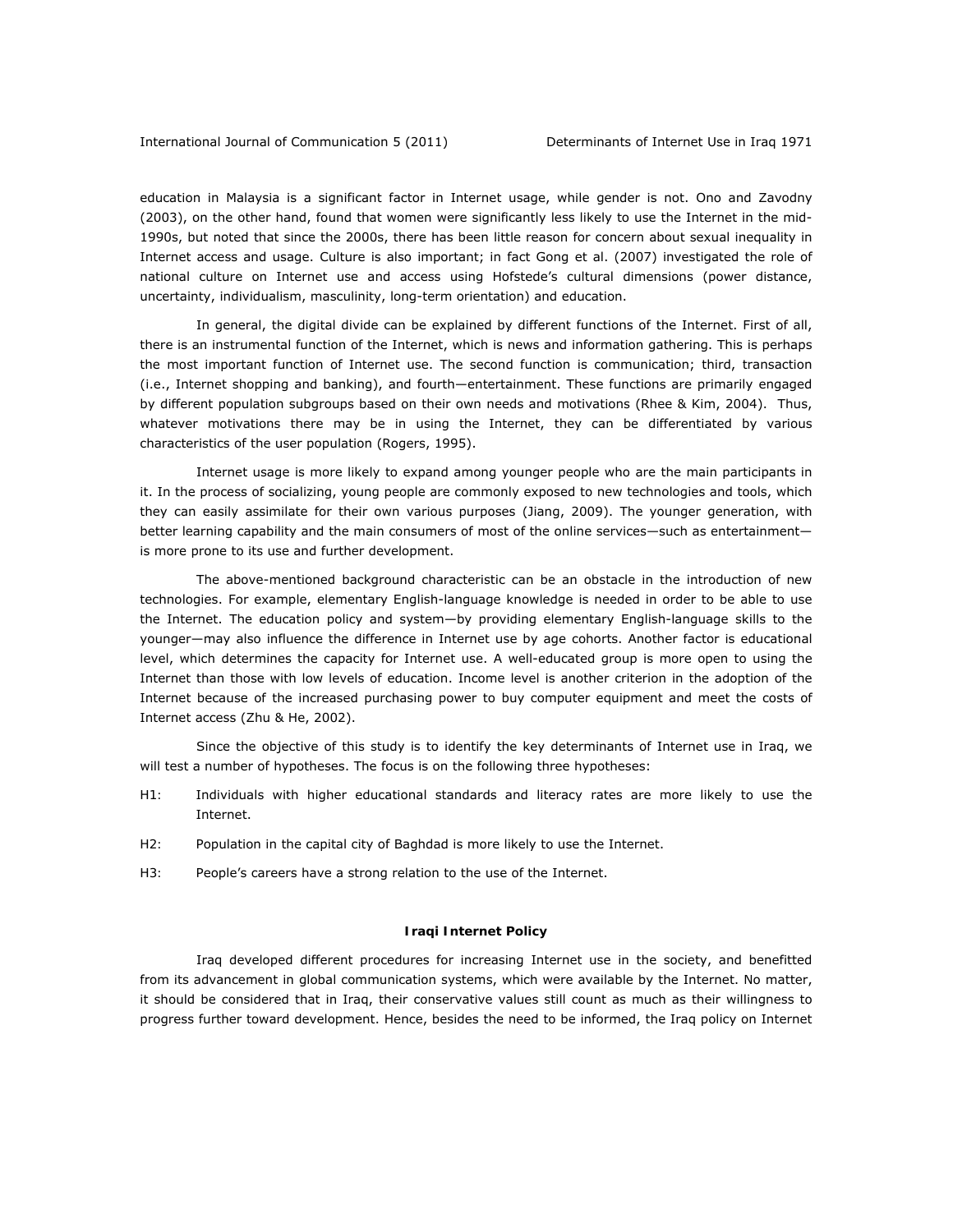usage defines other determinants of Internet usability in the country. The following policies of Internet usage in Iraq are presented. The text is based from the draft of the Iraq Internet Usage Policy, which was released June 2, 2003 and is found at http://pws.prserv.net/sadowsky/papers/iraqpolicy.pdf

First, Internet service pricing effectively controls Internet use. The guidelines and incentives provided by the government also are introduced in different ways that maximize Internet adoption. Second, government aims to support the Internet to become the tool for social and national development. Consequently, government will empower its people and provide proper funding to make it easier for the citizens to gain the basic knowledge and training assistance they need to become computer and Internet savvy. Third, websites produced by the Iraqi government and other institutions created for public knowledge should be presented in the Arabic language and English as well. This will increase the usability of the Internet for the locals who usually do not understand English fluently. Fourth, policies on computer and online crimes should allow using the Internet in a safe and proper way. Finally, laws on licensing, privacy, and ownership should be in accordance with international standards. Consumers need to have their choice for ownership while their privacy and rights are protected by the law.

These are a sampling of the policies that have been established in Iraq to assure that the population benefits well from its use of the Internet, and being connected to the world through the World Wide Web.

#### **Data and Descriptive Statistics**

As discussed in the literature review part, Internet users differ from non-users by a number of characteristics, including age, education, income, profession, gender, and location. Non-users of the Internet are more likely to be older individuals, and are more likely to have less education than Internet users. Non-users also are more likely to be women, at every age group, and those living in rural areas are less likely to use the Internet compared with their urban counterparts. Based on this, a survey was developed to collect the most relevant data that represent these aspects

Before discussion of the methodology used and model specifications, we introduce the readers to the data, its sources, and variable definitions. The following parts provide the survey instrument used and some summary statistics of the data employed in order to understand why people are using or not using the Internet.

Through a survey and interview process, we aim to show that there are indeed individuals in Iraq who use the Internet for several reasons and that they are benefited by this particular connectivity to the world. Through this approach, the understanding of the different factors contributing to the use of the Internet in Iraq could be readily determined and we could measure how much these determinants actually influence the perception of the people in Iraq toward the importance of the Internet for them personally and for their nation as a whole.

One important issue is quality of data. Data quality problems include inaccuracies, inconsistencies, and incomplete data. To control for data quality and proper sampling, we gathered data from various governorates around Iraq. A total of 19,800 questionnaires were distributed and 16,800 were returned. Nine hundred and sixty-six questionnaires were not complete and therefore were discarded. This yielded a total of 15,835 usable questionnaires. The questionnaire has close-ended questions. Table 1 categorizes the questions used in the questionnaire.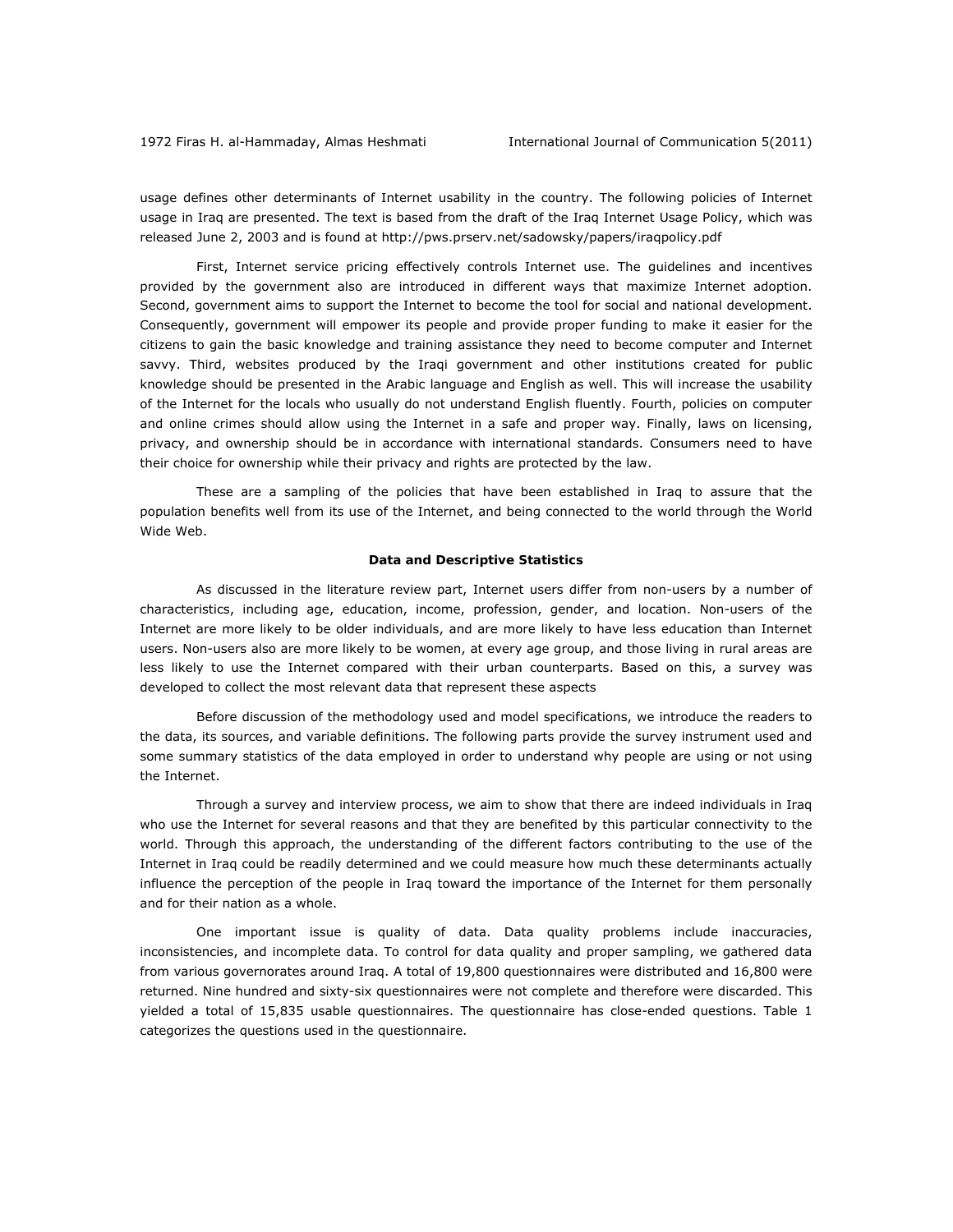| Factor      | <b>Questions</b>                                    | <b>Constructed variable</b> |
|-------------|-----------------------------------------------------|-----------------------------|
| Utility     | What is Internet utility rate?                      | Utilize                     |
| Resources   | What technology is used to connect to the Internet? | Modes                       |
| Cost        | Cost of obtaining Internet connection?              | Cost                        |
| Demographic | <b>Gender</b>                                       | Gender                      |
| factors     | Age                                                 | Age                         |
|             | Location                                            | Location                    |
|             | <b>Education</b>                                    | Education                   |
|             | Type of work                                        | Employment                  |
|             | Do you have Internet?                               | Internet                    |
| Efficiency  | Why do you use Internet?                            | Purpose                     |
|             | Why do not have Internet?                           | No-Internet                 |

|  | Table 1. The Iraqi Internet Use Questionnaire. |
|--|------------------------------------------------|
|  |                                                |

The questionnaire contained 11 questions. The first six questions (Q1-Q5, Q11) ask about demographic information (gender, age, education, location, employment, and Internet usage), while the last five questions (Q6-Q10) are as follows: "Reasons why do not have Internet connections?" "Why do you use Internet service?" "What is the technology type that you use to connect to the Internet?" "What is the cost of obtaining Internet connection?" and "What is your Internet utilization rate?"

As illustrated in Table 2, the state company for Internet services divides Iraq into five regions: Baghdad the capital city, south, south-center, north-center and Middle Euphrates. The provincial structure is used to distribute questionnaires to a random sample of citizens of different ages, gender, and level of education. Data was collected in April 2009 on Internet use in Iraq. The total number of respondents is 15,835, consisting of 9,439 males and 6,396 females. In view of Iraq's population (30 million in 2005) the sample size is sufficiently large. The final data does not contain any missing units. Cities have been surveyed in stratified form by their population share, as shown in Table 2. The stratified sample was collected based on a population registry under the United Nations' 1996 Oil-for-Food Program for Iraq. Under that program, the U.N. made a population census in Iraq while providing every household a monthly coupon to get food. Moreover, the U.N. has updated the census information on a regular basis, hence, our data collection can be considered more accurate without giving any scope for the bias.

| <b>Number of Provinces</b> | <b>Province</b>              | <b>Observations</b> |
|----------------------------|------------------------------|---------------------|
|                            | <b>Baghdad</b>               | 3206                |
|                            | Southern Iraq                | 2969                |
|                            | Region of south-central Iraq | 3593                |
|                            | Region of north-central Iraq | 4045                |
|                            | Middle Euphrates region      | 2003                |

*Table 2. Iraqi Random Sample Stratified by Provincial Location.*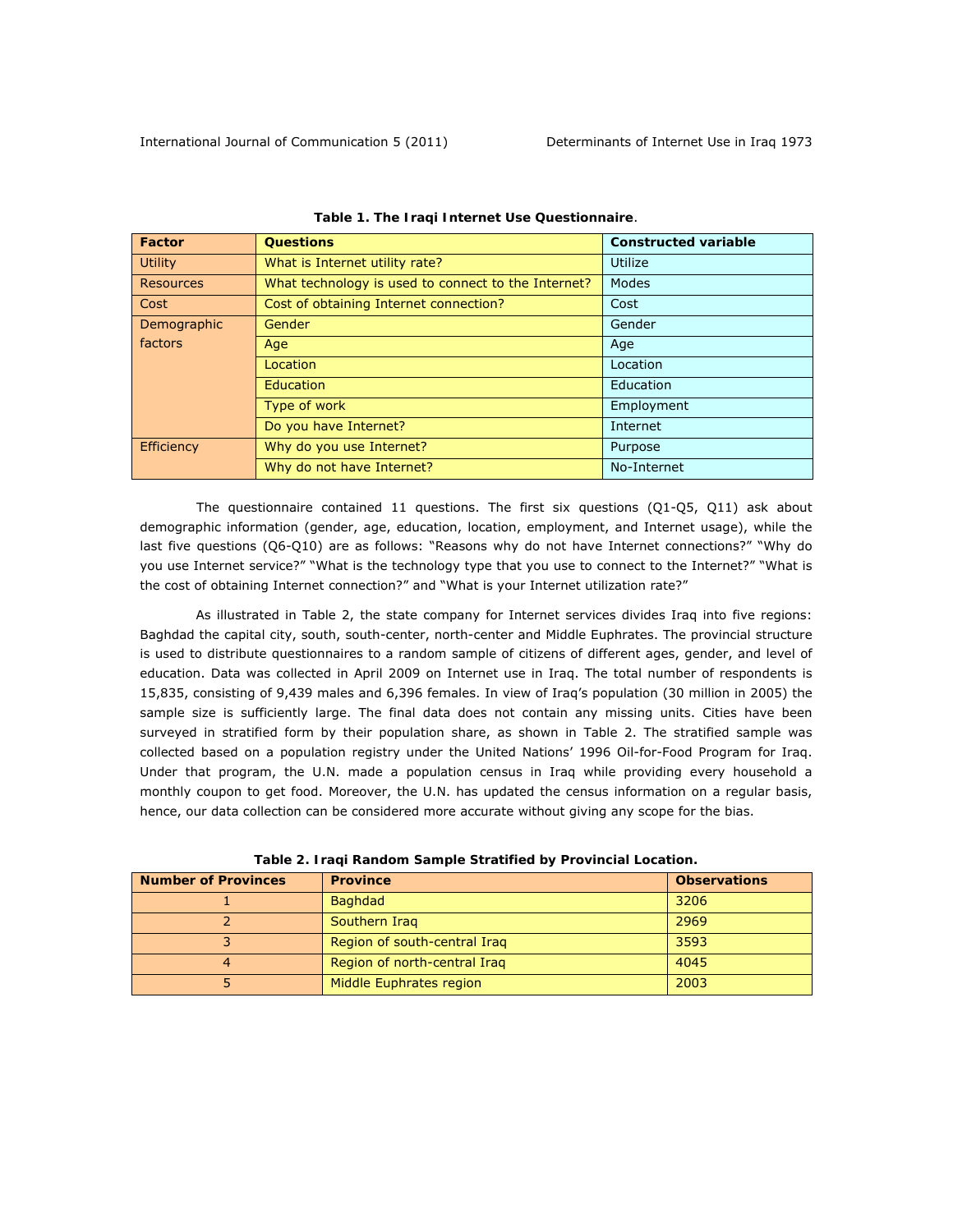Table 3 contains a description of main factors used in this analysis. Questions in the survey and here are categorized according to the main construct. In addition to demographic factors, this study provides information about the determinants of the Internet utilization rate. Two efficiency variables are included. These refer to the reason for not having Internet and the reason for using Internet when they have access to it. Resources construct includes modes type, while cost construct includes costly or suitable. These constructs in this research model are better fitted to the aims of this study and the requirements for the Iraqi case.

The descriptions of the main factors are shown in Table 3. For a better understanding of the variables, we provide a description of them. . For instance, the variable *age* has been categorized into three age groups (12-25, 25–40, and 40+ years). The same treatment was given to the variable *education*, which is categorized into four different groups (primary and intermediate, high school and diploma, bachelor's degree, and people who carry a high diploma, master's or PhD degree).

| Variable            | <b>Description</b>                              | Category          |
|---------------------|-------------------------------------------------|-------------------|
| Gender              | 0 for male and 1 for female                     | Demography        |
| Age1                | Less than 12 to 25 years                        |                   |
| Age2                | 25 to 40 years                                  | Demography        |
| Age3                | More than 40 years                              |                   |
| Edu1                | Primary and intermediate                        |                   |
| Edu <sub>2</sub>    | High school and diploma                         | Demography        |
| Edu3                | <b>BSc</b>                                      |                   |
| Edu4                | High diploma, MSC and PhD                       |                   |
| Emp1                | <b>Unemployed</b>                               |                   |
| Emp <sub>2</sub>    | Public employee                                 | Demography        |
| Emp3                | Private employee                                |                   |
| Emp4                | <b>Student</b>                                  |                   |
|                     |                                                 |                   |
| <b>Internet</b>     | 0 if he has Internet and 1 do not have Internet | <b>Access</b>     |
| Locatn1             | <b>Baghdad</b>                                  |                   |
| Locatn <sub>2</sub> | South                                           | Demography        |
| Locatn <sub>3</sub> | South-central                                   |                   |
| Locatn4             | North-central                                   |                   |
| Locatn <sub>5</sub> | <b>Middle Euphrates</b>                         |                   |
| Nointn1             | Do not know how to use                          |                   |
| Nointn <sub>2</sub> | Not available                                   | <b>Efficiency</b> |
| Nointn3             | <b>Economic reasons</b>                         |                   |
| Nointn4             | No answer                                       |                   |
| Purpos1             | General search                                  |                   |
| Purpos <sub>2</sub> | Special purpose                                 | <b>Efficiency</b> |

|  |  |  |  |  | Table 3. Description of the Main Variables and Their Classifications |
|--|--|--|--|--|----------------------------------------------------------------------|
|--|--|--|--|--|----------------------------------------------------------------------|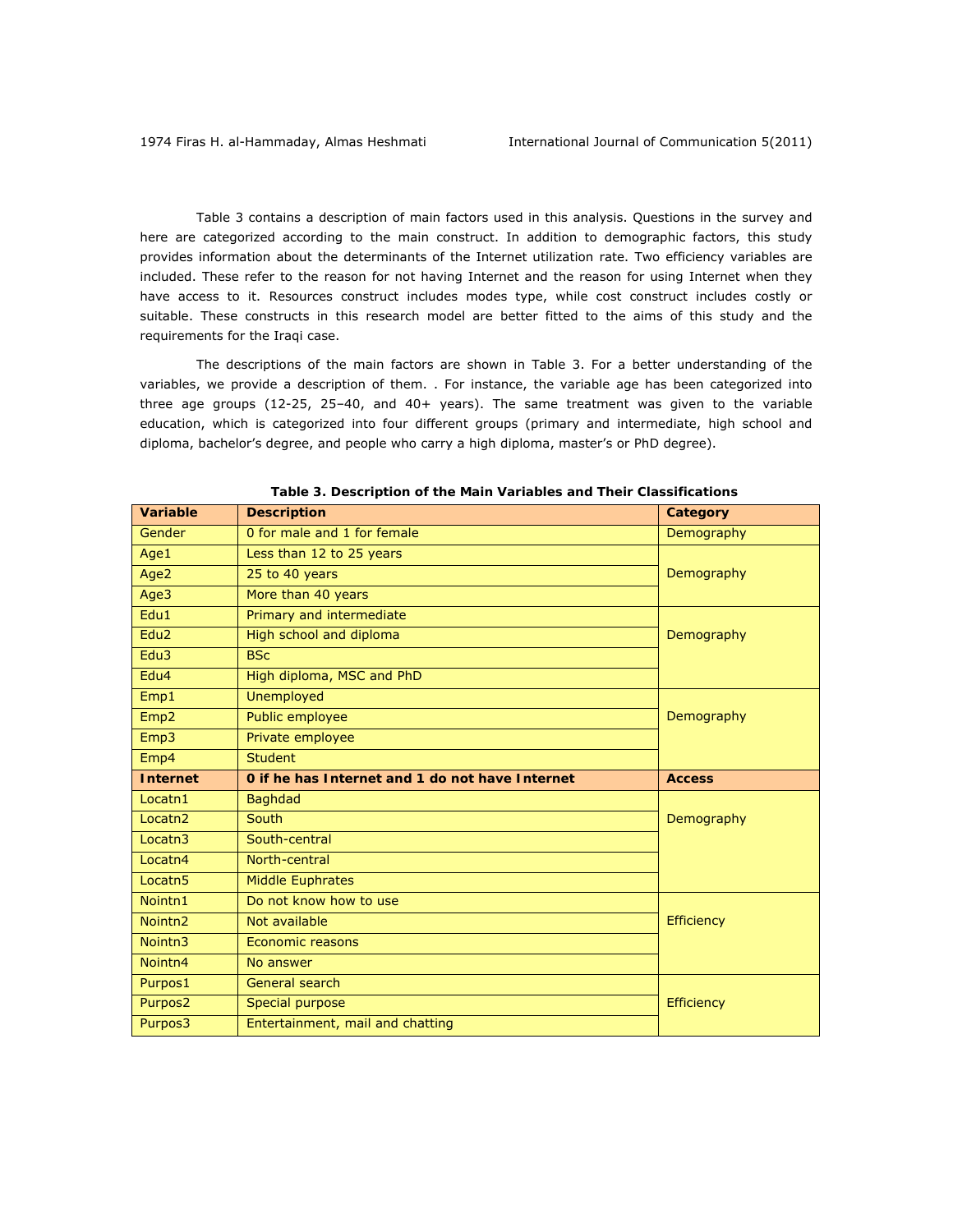| Purpos4             | No answer           |                |  |
|---------------------|---------------------|----------------|--|
| Modes1              | Dial-up             |                |  |
| Modes <sub>2</sub>  | <b>Broadband</b>    |                |  |
| Modes3              | Internet cafe       |                |  |
| Modes4              | More than one way   |                |  |
| Cost                | Costly              | Cost           |  |
| <b>Suitable</b>     | <b>Suitably</b>     |                |  |
| Utiliz1             | Not at all          |                |  |
| Utiliz <sub>2</sub> | Rarely or sometimes | <b>Utility</b> |  |
| Utiliz3             | <b>Mostly</b>       |                |  |
| Utiliz4             | Always online       |                |  |

Table 4 shows sub-factors, and a summary of statistics for the main factors that were used in this research on Internet use in Iraq. However, Table 4 illustrates high heterogeneity in mean between groups while dispersion around mean is low in general within groups. It strongly suggests the adequate use of groups in analysis.

| <b>Variable</b>    | <b>Mean</b> | Std. Dev. | <b>Variable</b>     | <b>Mean</b> | Std. Dev. |  |  |
|--------------------|-------------|-----------|---------------------|-------------|-----------|--|--|
| Gender             | 0.595       | 0.490     | Modes1              | 0.971       | 0.296     |  |  |
| Age1               | 0.586       | 0.492     | Modes2              | 0.115       | 0.319     |  |  |
| Age2               | 0.328       | 0.469     | Modes3              | 0.618       | 0.485     |  |  |
| Age3               | 0.850       | 0.278     | Modes4              | 0.126       | 0.111     |  |  |
| Edu1               | 0.178       | 0.383     | Modes5              | 0.156       | 0.363     |  |  |
| Edu <sub>2</sub>   | 0.462       | 0.498     | Cost                | 0.313       | 0.463     |  |  |
| Edu <sub>3</sub>   | 0.262       | 0.439     | Utiliz1             | 0.193       | 0.395     |  |  |
| Edu4               | 0.967       | 0.295     | Utiliz2             | 0.399       | 0.489     |  |  |
| Emp1               | 0.968       | 0.295     | Utiliz3             | 0.236       | 0.424     |  |  |
| Emp <sub>2</sub>   | 0.368       | 0.482     | Utiliz4             | 0.170       | 0.375     |  |  |
| Emp3               | 0.168       | 0.374     | Locatn1             | 0.202       | 0.401     |  |  |
| Emp4               | 0.366       | 0.481     | Locatn <sub>2</sub> | 0.226       | 0.418     |  |  |
| Noint1             | 0.146       | 0.353     | Locatn <sub>3</sub> | 0.187       | 0.390     |  |  |
| Noint <sub>2</sub> | 0.219       | 0.413     | Locatn4             | 0.256       | 0.436     |  |  |
| Noint3             | 0.178       | 0.383     | Locatn <sub>5</sub> | 0.126       | 0.332     |  |  |
| Noint4             | 0.455       | 0.498     |                     |             |           |  |  |
| Purpos1            | 0.489       | 0.499     |                     |             |           |  |  |
| Purpos2            | 0.193       | 0.395     |                     |             |           |  |  |
| Purpos3            | 0.169       | 0.375     |                     |             |           |  |  |
| Purpos4            | 0.147       | 0.354     |                     |             |           |  |  |

*Table 4. Descriptive Statistics of Various Characteristics of Internet Users in Iraq*. *(N=15,835 obs)*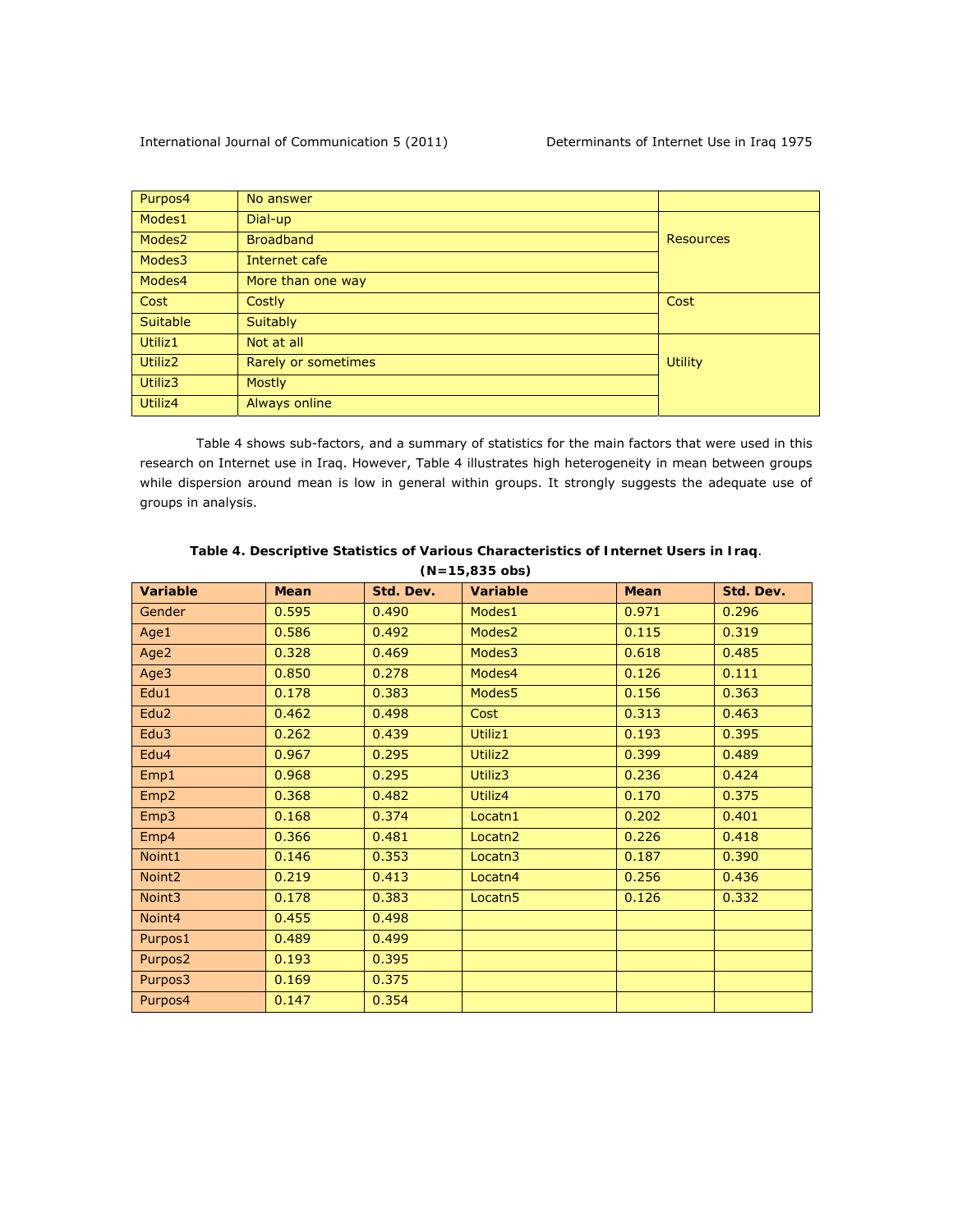The Internet users, the non-Internet users, and Internet universal access are important concerning the descriptive statistics. The descriptive statistics shows that:

*For Internet Users*: Iraqis access the Internet through identifiable procedures. The survey found that there are those who use dial-up connections while others use wireless access. Dial-up users reached 10% while those who used a wireless connection approached 67%. Dial-up is a connection to the Internet using a fixed phone. The majority of users employ a wireless connection either through an Internet café or through a delivery line from the nearest Internet café to their houses. In fact, Internet cafés are convenient, cheap, and an easy way to access the Internet for users with minimal time. The purpose of use varied among the Internet users. A total of 56% spent time doing general searches, 19% looked for entertainment, e-mail, and chatting, and another 23% went online for special purposes. The main characteristics of users and non-users are described below.

*Non-Internet Users*: Non-Internet users are those who never use Internet services. Different reasons are given as explanation to their distanced behavior. Lack of computer knowledge and lack of access were key factors leading to non-use of the Internet. When non-users were asked to identify the greatest barrier that keeps them away from using the Internet, 45% chose as their reason: "Do not know how to use." Lack of access to computers or the Internet was the second most frequently cited barrier with more than 31%, cost came in third with more than 19%. Another barrier was language-related, as those who spoke only Arabic had access to less content.

*Internet Universal Access:*About 65% of Iraqis feel it is very important that everyone have access to the Internet. Another 3% believe that it is somewhat important, whereas approximately 23% do not believe Internet access for all Iraqis is important at all. Most people agree that barriers to the Internet should be removed, but there is no agreement on who should be responsible for their removal. About 23% do not know who should be responsible for removing barriers to the Internet. Of those who do express a view, the largest percentage indicates that individuals should be responsible for removing barriers. A slightly smaller percentage believes that the federal government should remove barriers or believes it is the responsibility of private industry, such as Internet providers (Iraqi Ministry of Telecommunication, 2009).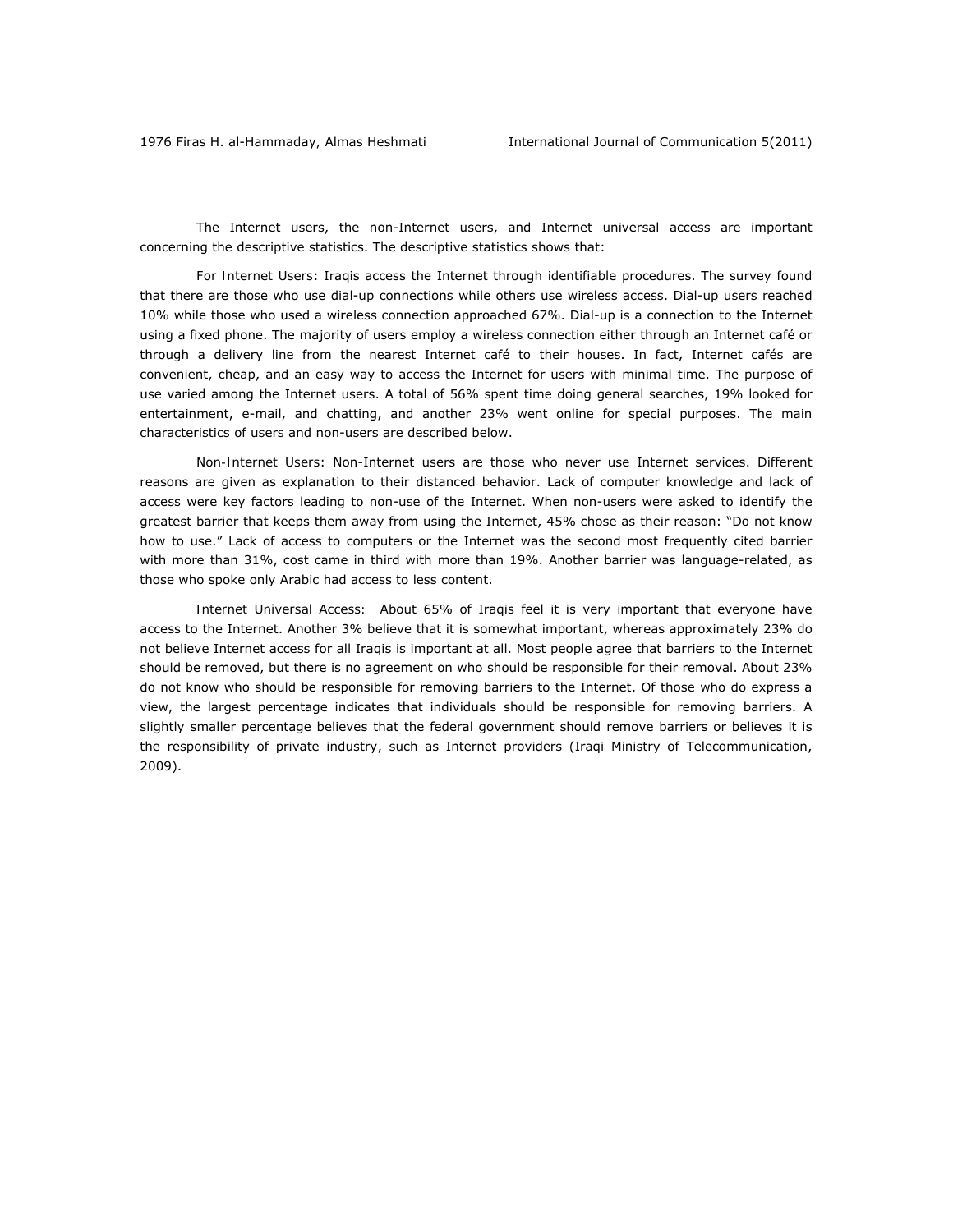| Internet use in Iraq                  |          | Non-Internet use in Iraq       |          |  |
|---------------------------------------|----------|--------------------------------|----------|--|
| Gender %                              |          |                                |          |  |
| Male                                  | 7637(64) | Male                           | 1792(44) |  |
| Female                                | 4126(34) | Female                         | 2279(56) |  |
| Age %                                 |          |                                |          |  |
| Less than 12 to 25                    | (56.1)   | Less than 12 to 25             | (63.3)   |  |
| 25 to 40                              | (35.4)   | 25 to 40                       | (25.5)   |  |
| More than 40                          | (7.6)    | More than 40                   | (11.1)   |  |
| Education%                            |          |                                |          |  |
| Primarily and intermediate            | (13.4)   | Primarily and intermediate     | (33.5)   |  |
| High school and diploma               | (45.7)   | High school and diploma        | (47.6)   |  |
| <b>BSc</b>                            | (29.6)   | <b>BSc</b>                     | (16.4)   |  |
| High diploma, MSC and PhD             | (12.2)   | High diploma, MSC and PhD      | (2.6)    |  |
| Employment%                           |          |                                |          |  |
| Unemployed                            | (6.7)    | <b>Unemployed</b>              | (18.4)   |  |
| Public employee                       | (39.6)   | <b>Public employee</b>         | (28.8)   |  |
| Private employee                      | (17.9)   | Private employee               | (13.8)   |  |
| <b>Student</b>                        | (35.7)   | <b>Student</b>                 | (39.0)   |  |
| Why do you use (do not use) Internet% |          |                                |          |  |
| General search                        | (56.5)   | Do not know how to use and not | (45.3)   |  |
|                                       |          | convinced                      |          |  |
| Special purpose                       | (23.3)   | Not available                  | (31.6)   |  |
| Entertainment, mail and chatting      | (19.1)   | Economic reasons               | (19.1)   |  |
| No answer                             | (1.1)    | No answer                      | (4.1)    |  |
| <b>Modes</b>                          |          |                                |          |  |
| <b>Dialup</b>                         | (10.5)   |                                |          |  |
| <b>Broadband</b>                      | (11.2)   |                                |          |  |
| Internet cafe                         | (67.0)   |                                |          |  |
| More than one way                     | (1.4)    |                                |          |  |
| No answer                             | (0.9)    |                                |          |  |
| Cost of obtaining Internet            |          |                                |          |  |
| Costly                                | (68.5)   |                                |          |  |
| <b>Suitable</b>                       | (13.5)   |                                |          |  |
| <b>Utilization rate</b>               |          |                                |          |  |
| Not at all                            | (1.0)    |                                |          |  |
| Rarely or sometimes online            | (45.5)   |                                |          |  |
| <b>Mostly online</b>                  | (31.0)   |                                |          |  |
| <b>Always online</b>                  | (22.6)   |                                |          |  |

# *Table 5. Frequency Distribution of Internet Users and Non-users in Iraq.*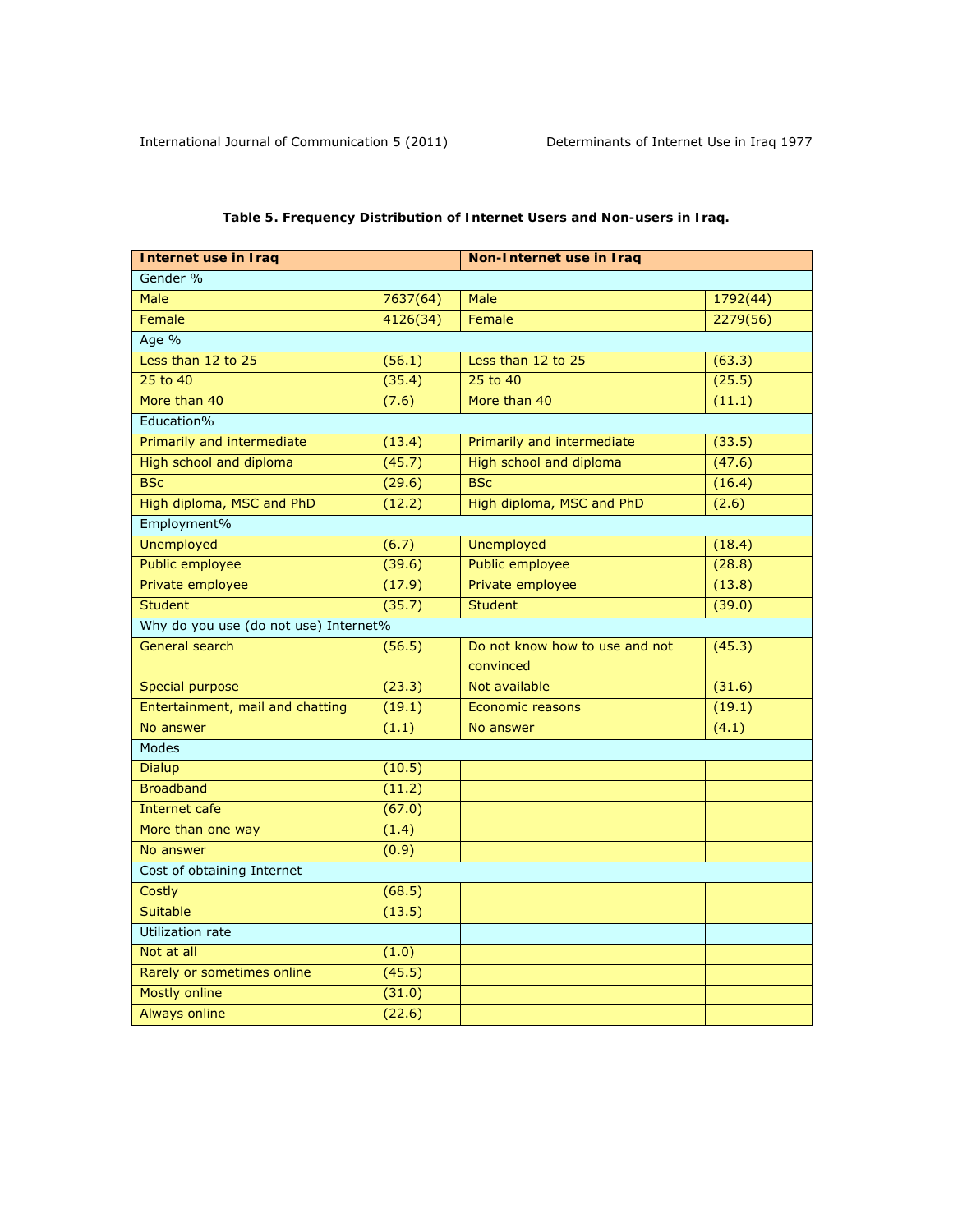| Location %           |        |                             |        |
|----------------------|--------|-----------------------------|--------|
| Baghdad              | (20.3) | <b>Baghdad</b>              | (20.1) |
| South                | (22.9) | South                       | (22.1) |
| Middle Euphrates     | (20.1) | <b>Middle Euphrates</b>     | (18.0) |
| <b>North</b>         | (29.1) | <b>North</b>                | (28.6) |
| Muthana and Dewaneaa | (12.3) | <b>Muthana and Dewaneaa</b> | (13.7) |

#### **Methodology, Model Specification and Estimation**

There are different methodologies, both parametric and non-parametric, which are used to investigate Internet use. Descriptive analysis was used before the multivariate analysis. A factor analysis was used to investigate significant factors that have had an influence on Internet use. As a third alternative, a multiple logistic regression analysis model was constructed. The concepts included in the above model were used to investigate the determinants of Internet users and non-users.

In this study, the descriptive and factor analysis methods are used to specify the model, while the main focus is on the parametric approach to estimate a model of Internet use. Since we are primarily interested in whether an individual sampled is an Internet user or not, in our analysis we use a simple binomial logit model to examine Internet use in Iraq. The model is written as:

$$
(1) \qquad P[Y|X] = \Phi(X' \beta)
$$

$$
(2) \tY_i^* = X_i \beta + \varepsilon_i
$$

where P indicates probability of being an Internet user, Y is a dependent variable indicating Internet use, X is a vector of explanatory or conditional variables or indicators of Internet use,  $\Phi$  is a distribution variable,  $\beta$  is a vector of unknown parameters to be estimated,  $\varepsilon$  is a random error term, and *i* indicates individual Internet (non)user. The dependent variable representing Internet use is dichotomous and written as:

(3) 
$$
Y = \begin{cases} 1 & \text{if } Y^* > 0 \\ 0 & \text{otherwise} \end{cases}
$$

where Y is not observable and defined based on the latent variable  $Y^*$ . It takes value one  $(Y=1)$  if  $Y^*$ >0 implying the person is an Internet user and zero ( $Y=0$ ) if  $Y^*=0$  suggesting that the person is not an Internet user.

Based on the same methodology and findings in the literature we specify a model to identify the determinants of Internet use and to estimate each factor's impact on the probability of using the Internet. The model is specified as:

(4) 
$$
Y_i = f(X_{1i}, X_{2i}, \dots, X_{Ji})
$$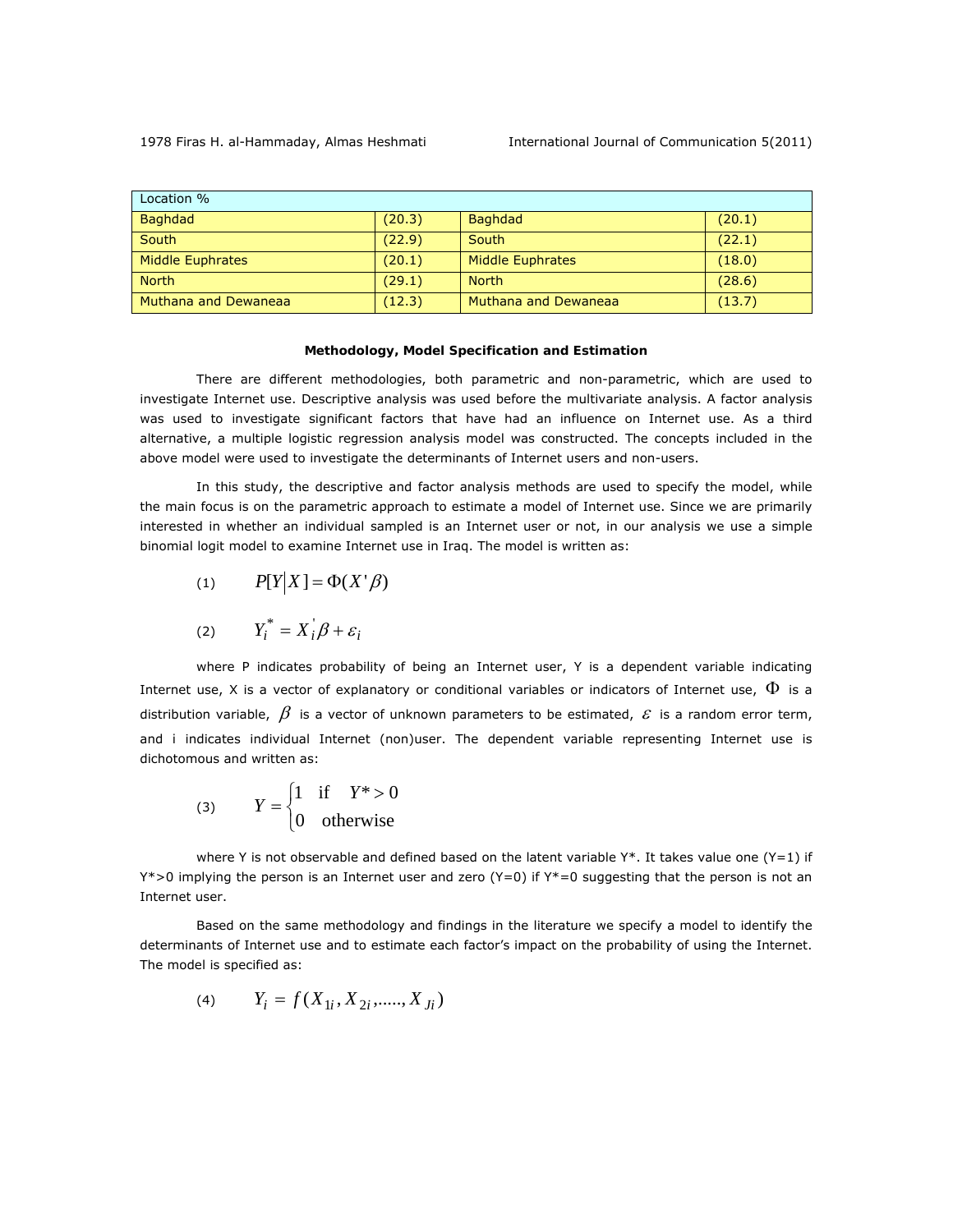where Xj are J individual indicators or vectors of indicators of Internet use. The indicators here are age, education level, employment, gender, modes of Internet access, reason for using the Internet, as well as location, as can be seen in the following equation:

#### (5) Y=f(Gen, Cos, Age, Edu, Emp, Pur, Loc).

 where Gen, Cos, Age, Edu, Emp, Pur and Loc represent gender, cost, age, education level, employment, purpose of use, and regional location of users. The number of categories in each group of variables (J) may differ by the way the variable category is defined. After appending an error term to capture measurement error in dependent variable and possible left out explanatory variables, the model specification is as follows:

(6)  
\n
$$
Y_i = \alpha_0 + \beta_{Gen} Gen_i + \beta_{Cos} Cos_i + \sum_{j=1} \beta_j Age_{ji} + \sum_{j=1} \beta_j Edu_{ji} + \sum_{j=1} \beta_j Emp_{ji}
$$
\n
$$
+ \sum_{j=1} \beta_j Pur_{ji} + \sum_{j=1} \beta_j Loc_{ji} + \varepsilon_i
$$

Since the dependent variable is not a continuous variable, we are not able to use ordinary least squares (OLS) estimation method. The models with dichotomous dependent variables are by tradition estimated using logit models. The model is written as:

(7) 
$$
P(Y_i = 0) = \frac{1}{1 + \exp(\beta x_i)},
$$
 Probability of being non-user.

(8) 
$$
P(Y_i = 1) = \frac{\exp(\beta x_i)}{1 + \exp(\beta x_i)},
$$
 Probability of being user.

where x is gender, cost, and vectors of age, education, employment, purpose, and location categories defined above. The model is estimated by maximum likelihood estimation method. The estimation method is iterative, and estimation results are reported in Table 6. A battery of model specification tests can be used by likelihood ratio test (LRT) based on the log likelihood values obtained from different restrictive versions of the model. LRT will lead to the selection of the final model specification presented in Table 6.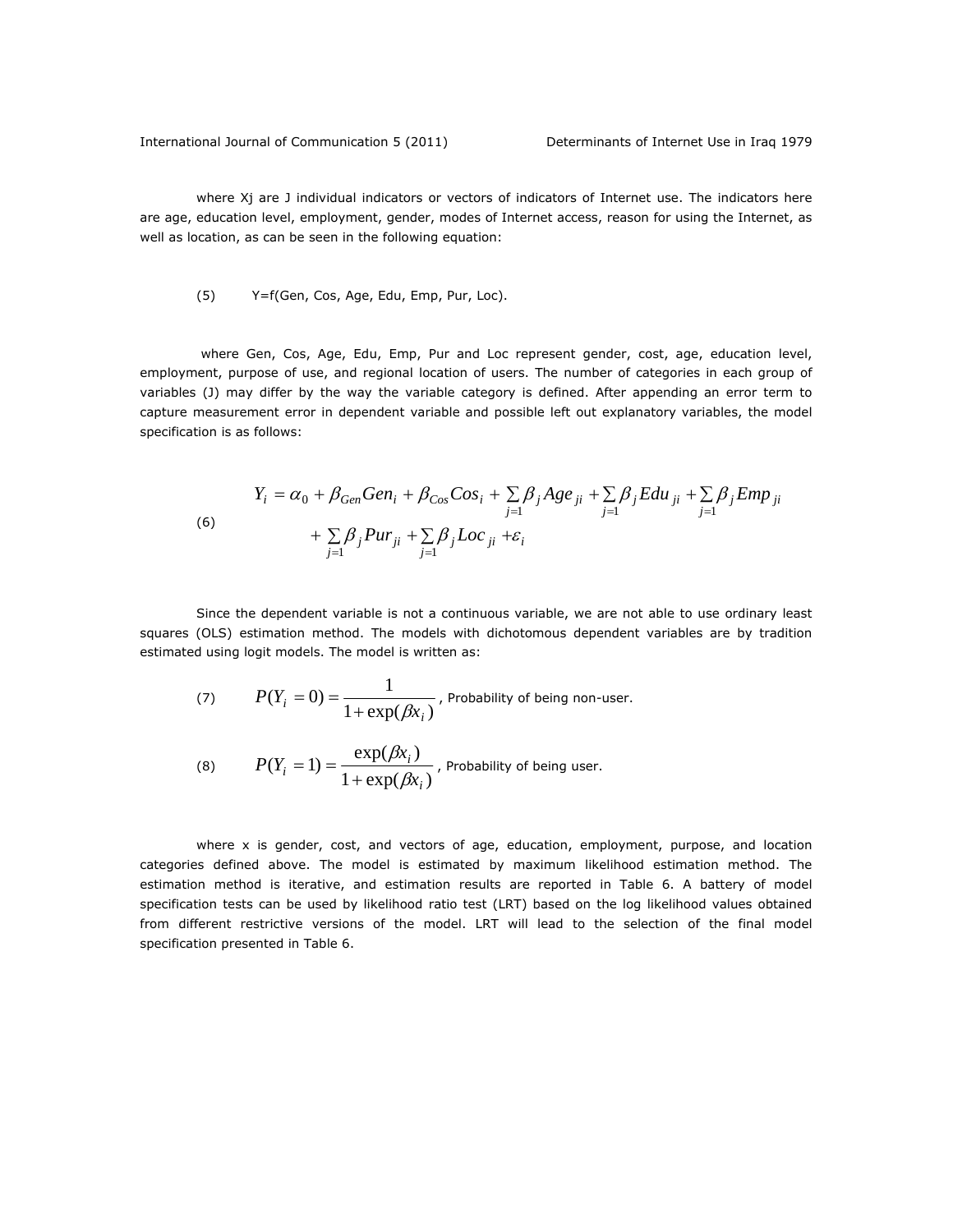| <b>Variable</b>     | <b>Coefficient</b> | <b>Std Err</b> | b/Std Err | p[ z >z] | Mean of x |
|---------------------|--------------------|----------------|-----------|----------|-----------|
| Constant            | $-0.202$           | 0.017          | $-1.913$  | 0.056    | 1.000     |
| Gender (male=1)     | 0.926              | 0.008          | 18.004    | 0.001    | 0.595     |
| Cost                | 0.290              | 0.009          | 5.215     | 0.001    | 0.313     |
| Age 25 to 40        | $-0.068$           | 0.011          | $-0.963$  | 0.335    | 0.328     |
| Age More than 40    | $-0.811$           | 0.017          | $-7.667$  | 0.001    | 0.085     |
| Edu <sub>2</sub>    | 0.874              | 0.010          | 13.740    | 0.001    | 0.462     |
| Edu3                | 1.420              | 0.013          | 17.280    | 0.001    | 0.262     |
| Edu4                | 2.324              | 0.023          | 16.365    | 0.001    | 0.097     |
| Emp <sub>2</sub>    | 0.806              | 0.015          | 8.736     | 0.001    | 0.368     |
| Emp3                | 0.788              | 0.016          | 7.765     | 0.001    | 0.168     |
| Emp4                | 0.412              | 0.013          | 4.936     | 0.001    | 0.366     |
| Purpose2            | 0.173              | 0.011          | 2.461     | 0.014    | 0.193     |
| Purpose3            | 0.054              | 0.010          | 0.826     | 0.409    | 0.169     |
| Purpose4            | $-4.615$           | 0.022          | $-34.138$ | 0.001    | 0.147     |
| Locatn <sub>2</sub> | $-0.064$           | 0.076          | $-0.845$  | 0.398    | 0.226     |
| Locatn3             | 0.119              | 0.082          | 1.455     | 0.146    | 0.187     |
| Locatn4             | 0.004              | 0.075          | 0.060     | 0.952    | 0.256     |
| Locatn <sub>5</sub> | 0.078              | 0.090          | 0.873     | 0.383    | 0.126     |
| LR <sup>4</sup>     | 7377.070           |                |           |          |           |
| $\rho^3$            | 0.408              |                |           |          |           |

# *Table 6. Maximum Likelihood Logit Model Parameter Estimates of Internet Use in Iraq (N=15,835 obs).*

Since the slope parameter estimates are not directly interpretable, we compute marginal effects. The marginal effects representing expected changes in the probability of Internet use  $E(Y = 1)$  as a response to changes in the explanatory variables is computed and reported in Table 7.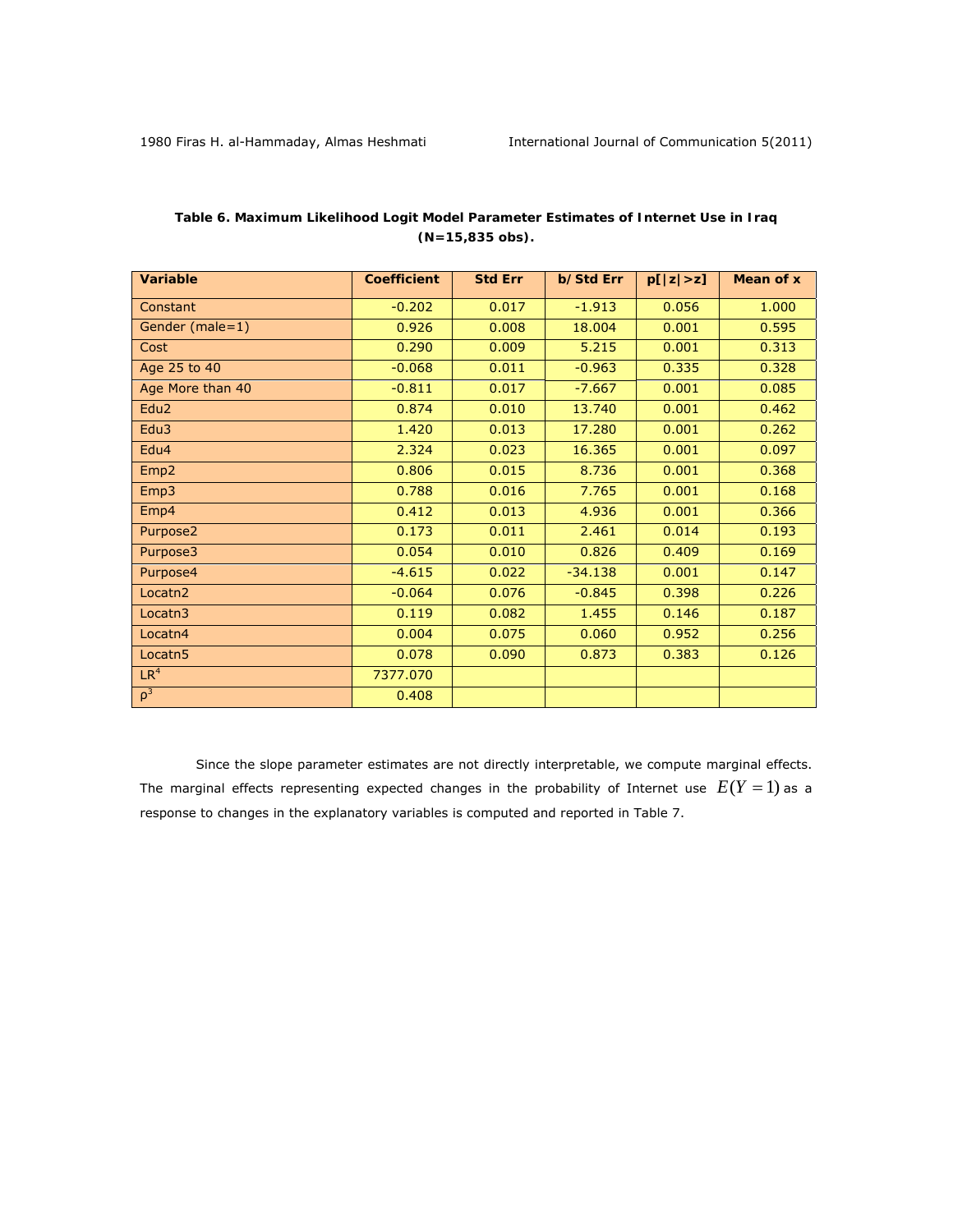$\overline{a}$ 

| Variable            | <b>Coefficient</b> | <b>Std Err</b> | <b>b/Std Err</b> | p[ z >z] | Mean of x |
|---------------------|--------------------|----------------|------------------|----------|-----------|
| Constant            | $-0.033$           | 0.017          | $-1.913$         | 0.056    | 1.000     |
| Gender              | 0.154              | 0.008          | 18.004           | 0.001    | 0.595     |
| Cost                | 0.048              | 0.009          | 5.215            | 0.001    | 0.313     |
| Age2                | $-0.011$           | 0.011          | $-0.963$         | 0.335    | 0.328     |
| Age3                | $-0.135$           | 0.017          | $-7.667$         | 0.001    | 0.085     |
| Edu <sub>2</sub>    | 0.146              | 0.010          | 13.740           | 0.001    | 0.462     |
| Edu3                | 0.237              | 0.013          | 17.280           | 0.001    | 0.262     |
| Edu4                | 0.388              | 0.023          | 16.365           | 0.001    | 0.097     |
| Emp <sub>2</sub>    | 0.134              | 0.015          | 8.736            | 0.001    | 0.368     |
| Emp3                | 0.131              | 0.016          | 7.765            | 0.001    | 0.168     |
| Emp4                | 0.068              | 0.013          | 4.936            | 0.001    | 0.366     |
| Purpose2            | 0.028              | 0.011          | 2.461            | 0.014    | 0.193     |
| Purpose3            | 0.009              | 0.010          | 0.826            | 0.409    | 0.169     |
| Purpose4            | $-0.770$           | 0.022          | $-34.138$        | 0.001    | 0.147     |
| Locatn <sub>2</sub> | $-0.010$           | 0.012          | $-0.845$         | 0.398    | 0.226     |
| Locatn <sub>3</sub> | 0.020              | 0.013          | 1.455            | 0.146    | 0.187     |
| Locatn4             | 0.001              | 0.125          | 0.060            | 0.952    | 0.256     |
| Locatn <sub>5</sub> | 0.013              | 0.015          | 0.873            | 0.873    | 0.126     |

*Table 7. Marginal Effects Obtained from Estimation of Logit Model of Internet Use in Iraq (N=15,835 obs).* 

#### **Analysis of the Results**

According to the results illustrated in Table 6, the model with the highest RHO ( $p=0.407$ ) indicates a best fitted with data (McFadden, 1974)<sup>3</sup>. Furthermore, the LR test value (LR=7354.377) exceeds its critical value (CV=27.59) at the 5% level of significance $4$ . The test result indicates that the effect of the model specification is statistically significant (Greene, 2008).

<sup>&</sup>lt;sup>3</sup> RHO={ $1-\frac{LL1}{LL0}$ } where LL1=Unrestricted log likelihood and LL0=Restricted log likelihood functions.

<sup>4</sup> LR=2{LL(1)-LL(0)} is likelihood ration test where LL(1)=Unrestricted log likelihood and LL(0)=Restricted log likelihood functions.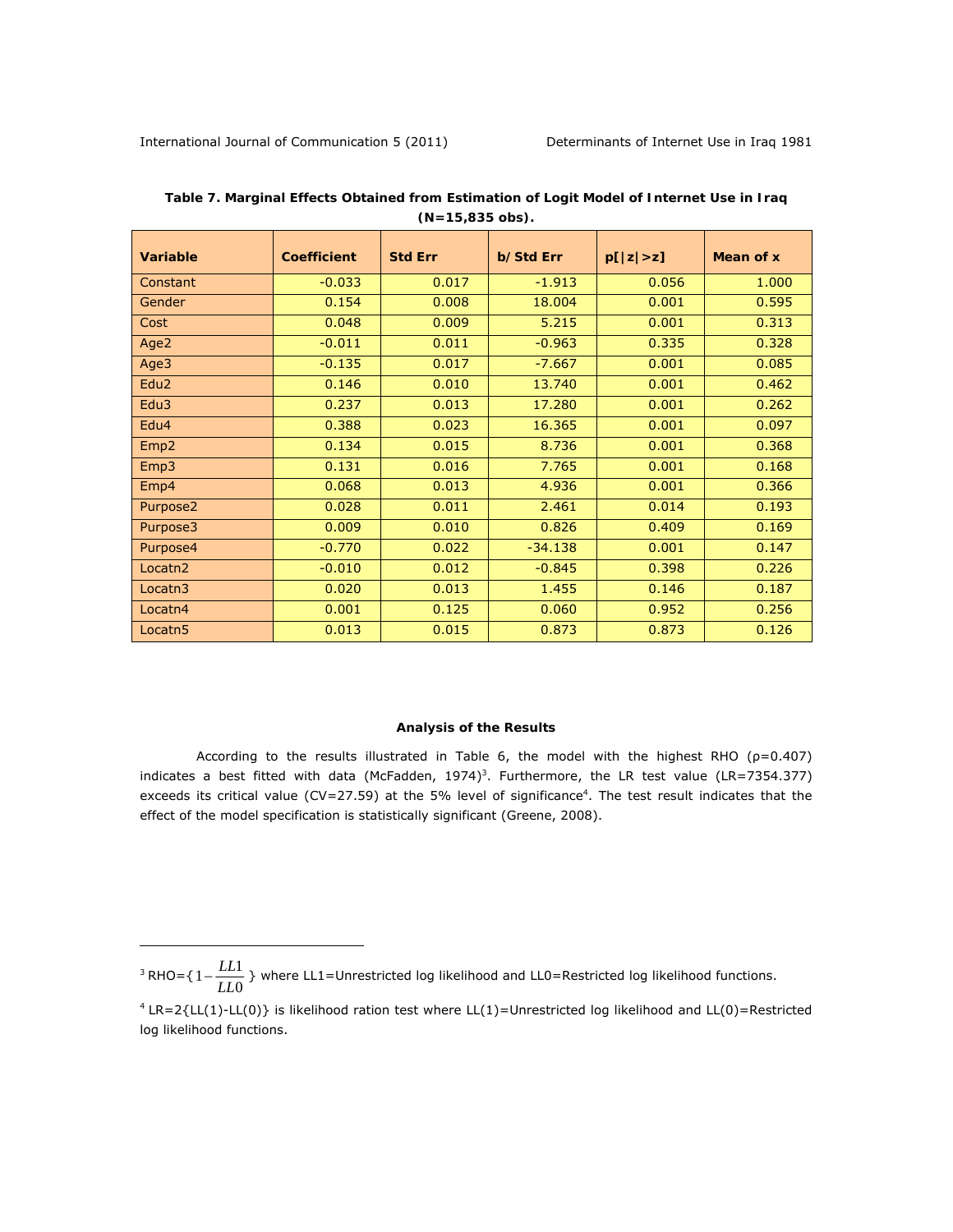### *Multicollinearity*

All correlation coefficients between the key variables in Table 8 are less than 0.412, which shows that multicollinearity is not a significant problem in this case. Wheeler and Tiefelsdorf (2005) used [-0.59 and 0.59] as an acceptable range of correlations. In order to obtain more accurate results on factors affecting the dependent variable, pairs of variables with a correlation coefficient higher than 0.50 are assumed to be highly collinear**.** 

Table 8 presents a correlation matrix for the explanatory variables, which show values below 0.50. This threshold usually is set for recognition of a multicollinearity problem. The multicollinearity problem makes the effects of collinear explanatory variables become mixed. In this case of multicollinearity we cannot isolate one variable, while keeping the others constant. Therefore, the interpretation of elasticity of causal relationship between dependent and independent variables is not correct since we cannot keep other variables constant. Luckily, in this study we do not have a serious multicollinearity problem, therefore the interpretation of the effects of explanatory variables on Internet use in the regression results are reliable.

|                   | Gender   | Cost     | Age      | <b>Education</b> | <b>Employ-</b><br>ment | <b>Purpose</b> | <b>Locations</b> |
|-------------------|----------|----------|----------|------------------|------------------------|----------------|------------------|
| Gender            | 1.000    |          |          |                  |                        |                |                  |
| Cost              | $-0.056$ | 1.000    |          |                  |                        |                |                  |
| Age               | 0.057    | 0.016    | 1.000    |                  |                        |                |                  |
| <b>Education</b>  | 0.040    | $-0.009$ | 0.412    | 1.000            |                        |                |                  |
| <b>Employment</b> | $-0.051$ | 0.033    | $-0.367$ | $-0.186$         | 1.000                  |                |                  |
| <b>Purpose</b>    | 0.082    | 0.020    | $-0.007$ | $-0.196$         | $-0.041$               | 1.000          |                  |
| Locations         | 0.071    | 0.003    | $-0.023$ | $-0.077$         | $-0.017$               | 0.032          | 1.000            |

#### *Table 8. Correlation Matrix (N=15,835 obs).*

#### *Logit Parameter Estimates*

The results of the binomial logit model presented in Table 6 show that gender, cost, and education – including its category groups of high school and diploma (second group), BSc (third group), and high diploma, M.Sc. and Ph.D. (fourth group) – are all positive and statistically significant factors that define the model of Internet use in Iraq. The same can be noticed in the category of employment type for public sector, private sector, and even students where the results are positive and statistically significant for Internet use.

In the category of factors for Internet usage purpose, the most important factors that have a positive impact were the need to use the Internet for research, whereas the need to use the Internet for entertainment showed a negative effect and statistically significant factors. In the category of factors for location, the Middle Euphrates area had a positive but statically less significant effect on Internet use. The results of the logit regression analysis show that in the age category, individuals older than 40 years have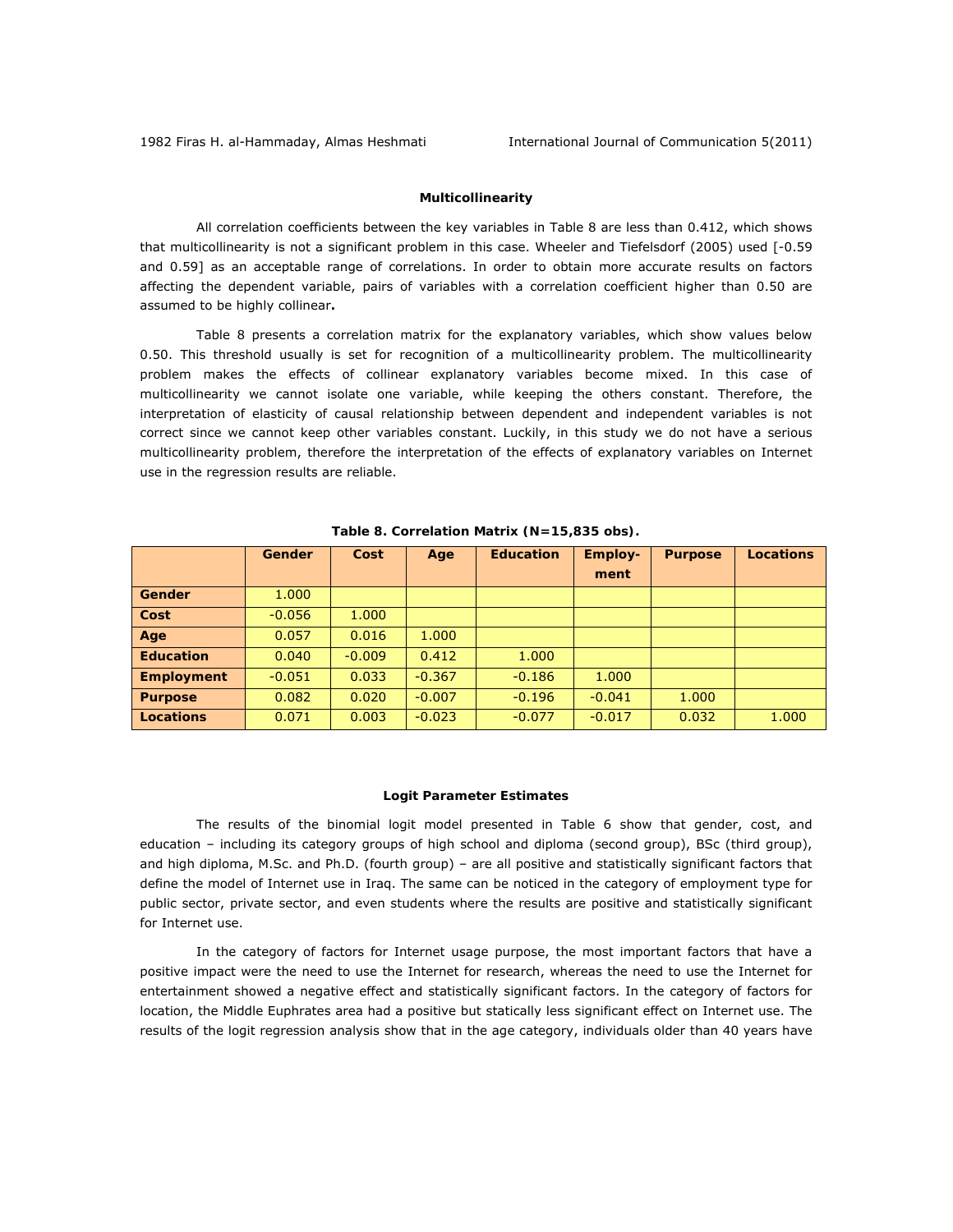a highly significant, and negagtive effect on Internet use. Finally, the results from the marginal effects obtained from estimation of logit model of Internet use are reported in Table 7.

## *Partial Output (Marginal Effects)*

The concept of marginal effect is well defined by Wooldridge (2006) in his textbook *Introductory Econometrics* as, "Is the effect on the dependent variable that results from changing an independent variable by a small amount?" Thus, we will interpret the effects on Internet use with respects to incremental changes in our independent variables, such as education, age, gender, cost, employee categories, etc. Our logit model includes 17 independent dummy variables (see Table 7). The table presents partial output from the logistic regressions. The result is used to identify which of the coefficients differs significantly from zero showing impacts on Internet use.

As shown in Table 7, for gender, the logistic regressions coefficient for male is equal to 0.154, suggesting that males have a higher probability of having Internet by 0.154. The gender gap in Internet use is attributed to culture, employment, and income factors.

Moreover, the logistic regressions coefficient for Age2 (category of 25 to 40 years old) is -0.011 relative to Age1 (category of 12 to 25 years Base Group). Age2 has 0.011 less probability of using Internet  $(y = 1)$ . Concerning for Age3 (category of older than 40 years) the logistic regressions coefficient is -0.135 relative to Base Group (Age1). Age3 has 0.135 less probability of using Internet (y=1). This negative relationship between age and Internet use can be explained by the fact that the majority of the older Internet users in Iraq have no real concept in the use of this technology in terms of its efficiency, or real benefits from the wide spectrum of services that the Internet offers. In addition, the lack of domestic service providers who can offer local content, such as announcements, government e-services, eshopping, money transactions, etc., is another negative factor. These have resulted in a reduction of motivation or desire to use the Internet for the higher age groups mentioned above.

For Edu2 (high school and diploma categories), Edu3 (B.Sc. category) and Edu4 (high diploma, M.Sc. and Ph.D. categories) the logistic regressions coefficients are 0.146, 0.237 and 0.388 respectively, relative to the Edu1 (Primary and intermediate treated as the Base Category). Edu2, Edu3 and Edu4 categories have 0.146, 0.237 and 0.388 higher probability of having Internet and using it ( $y=1$ ). The effect is successively increasing function of the level of education.

For job type, the Emp2 (public sector employee), Emp3 (private sector employee) and Emp4 (student), the logistic regressions coefficients are 0.146, 0.237 and 0.388 respectively, relative to the Emp1 (Unemployed serving as Base Group). The results suggest that Emp2, Emp3 and Emp4 have 0.134, 0.131 and 0.068 have higher probability of having/using Internet  $(y=1)$ , successively. Employment affects positively Internet access and use, but together with the age effect, enrollment in education leads to higher Internet access.

For the purpose of Internet use, the logistic regressions coefficient for the purpose2 (special purpose) is 0.028, relative to purpose1 (General search Base Group) purpose2 has higher probability of having Internet (y=1). But the logistic regressions coefficient for purpose4 (No answer) is -0.770, relative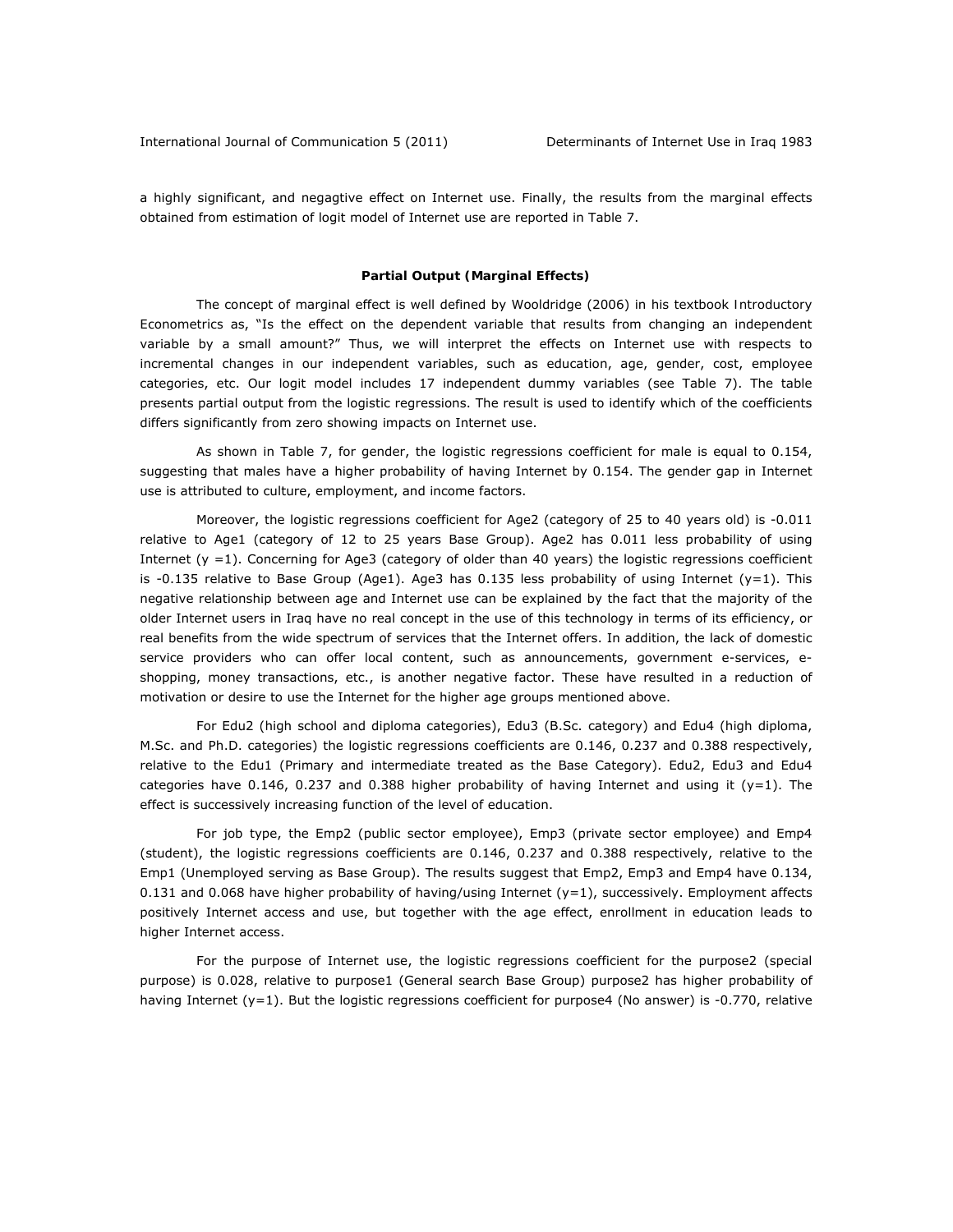to purpose1 the purpos4 has lower probability of  $y=1$ . The results suggest that the Internet is used for special purpose, while the general search is unspecified. The category 4 consists of mainly non-users.

Finally, the cost has positive and statistically significant effect but it can be noted that its impact is not large compared to other factors. The reason is that the majority of the Internet users comes from the government sector and they do not pay for Internet access, as do Internet users in the private sector. It should be noted that, there are no other choices available to the potential users, because the Internet service is often provided by one supplier acting as a monopoly. This is the main reason why a majority of Internet users comes from the government sector. It is partly the result of a shortage of electricity, poor Internet service infrastructure and its unavailability. The public sector has better access to electricity than the private and household sectors.

There is no doubt that the Internet is a new communication medium for our life and is being promoted as the future way for data and information transfer and sharing in the globalization era, which reflects also the general technological capability of the nation. However, the Internet is still a new communication medium in the developing world. Therefore, results from our survey analysis showed that Internet use requires high levels of education and skills to use this service in an effective way, and it had a strong positive effect on education. The factor which has most positive impact on Internet use is high diploma, M.Sc. and Ph.D. degree holdings. This means that higher educated people are more prone or willing to use the Internet than other users.

The positive association between the level of education and Internet use indicates the need to develop proper policies to support education and create incentives for less educated people to use the Internet. Moreover, this requires that Iraq's policymakers invest more in the lower levels of education, building up necessary infrastructures and reducing the gender gap. These measures will increase Internet service users through development or promotion programs, such as training programs for students or enforcement of Internet service at schools. The use of the Internet should be linked to productive activities like e-government, education, and business to have stronger feedback on investments in education and infrastructures.

Experience from other countries, such as South Korea, which promoted education and the use of e-learning as one of the sources for middle and high school education, showed positive effect on Internet use in the long run (Josie et al., 2004). Such promotion programs will not only lead to an increase in the number of Internet users, but also to an increase in the number of individuals who have a computer device and computer skills.

The frequent and persistent shortage of electricity, lack of business regulations, few providers in the market, and inadequate infrastructure are among factors explaining the high cost of Internet access in Iraq. The availability of Internet free of charge in public workplaces and in many private companies explains the positive effect of employment on Internet use in Iraq. In general terms, employment increases the opportunity of a person to have access to and to use the Internet.

The location category has long played a significant role on Internet use in developing countries. In Iraq it is more important since at some points of time, access to all forms of telecommunications were extremely restricted. Yet, after the change of the previous regime and liberalization of the market, this sector has witnessed some positive growth, concentrated in the middle areas and in the cities more than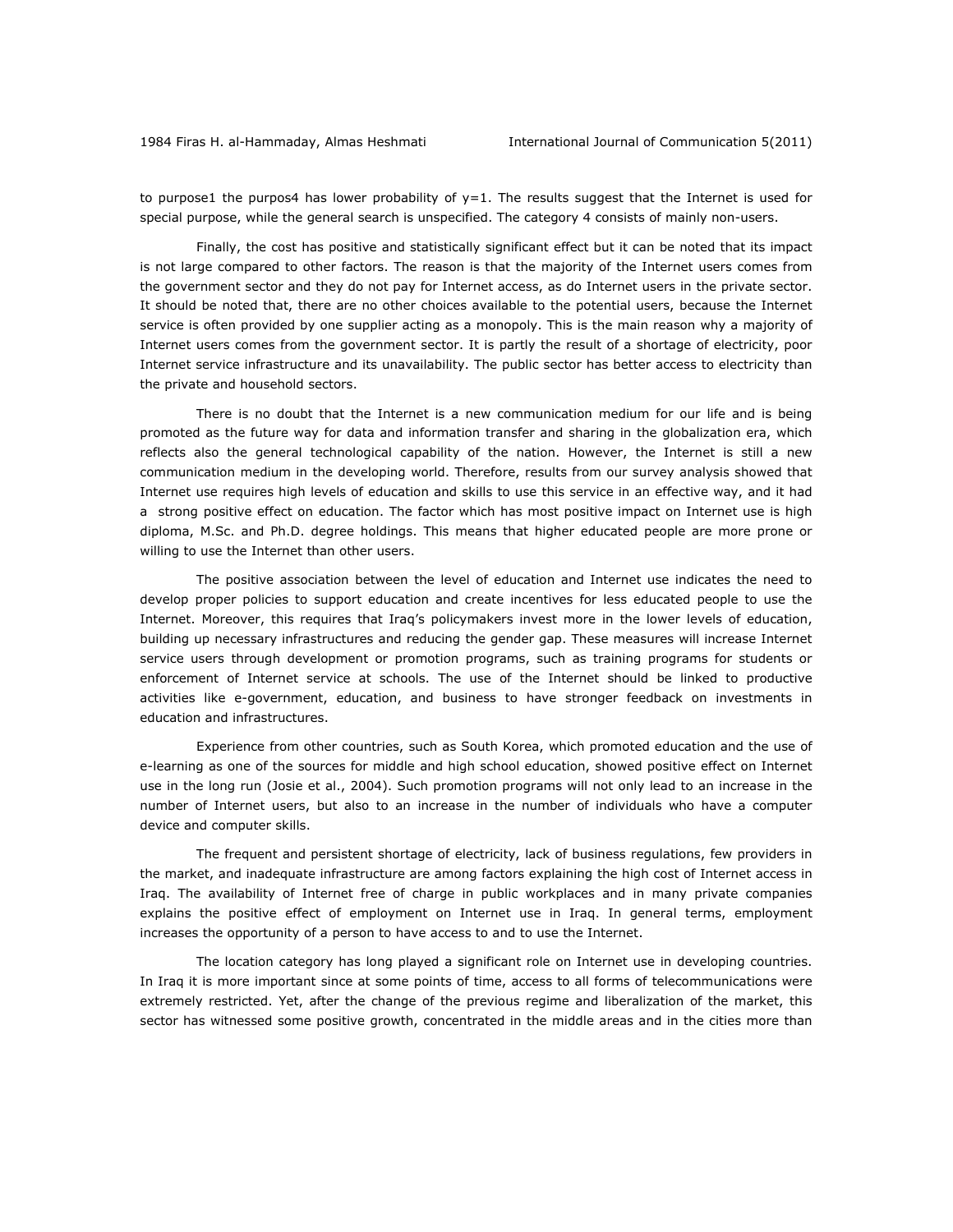the rural areas. Living in the provinces of southern of Iraq shows (Locatn2) a negative impact on the use Internet compared with the reference region that is (Baghdad).

Thus, one could expect a positive association between urbanization and Internet access and use. However, this linkage is relatively weak in Iraq due to limited resources and the political situation. Nevertheless, the regional differences can also be attributed to other issues, such as low literacy rate, lack of motivation, and lack of infrastructure in telecommunication services. Therefore, there is still much to be done in the area of telecommunication infrastructure to balance the diffusion of communication mediums covering the whole country.

#### **Summary, Conclusion and Recommendations**

In this phase, it could be noted that the study has identified the different determinants of Internet usage in Iraq. The results reflect a full and accurate picture as the Internet moves deeper into the Iraqi population. The said determinants could be noted as: age cohort, gender, conservativeness, level of education, or, employment, and the purposes and interests.

 Through the identification of these determinants, we see how the different situations in life among the individuals using the Internet in Iraq have naturally affected their perception in using the World Wide Web to connect with the world.

Basically, from this study, it has been shown how even a non-English-speaking country is able to pass through very difficult stages of penetrating the Internet technology and market. It has been shown how the Iraqi society was able to become a member of the growing information outflow in the Internet through converting texts into their own language, a process that retains cultural identity, while meeting the world's demand to become digitally advanced through the aid of the Web.

In summary, the analysis used in this study showed that education level is the most important factor that influences Internet use. Other characteristics, such as age, and utilization rate proved to be significant factors in Internet adoption as well. But cost level (affordability) has no strong effect on Internet adoption because the Internet is widely available to the public sector in Iraq, whereas it can also be easily accessed from Internet cafés. A majority of Internet users comes from the public sector, whereas students have a lower use rate due to weaker availability of this service in schools and universities. The weakness of governmental policy toward supporting Internet use in school and universities needs to be reviewed. Finally, government needs to support communications infrastructure and increase Internet diffusion through long-term policies and strict commitment.

Though this consideration, the Iraqi government should foster the process of making necessary investments and adjustments in the Internet infrastructure and systems in order to be able to meet the proper demands and needs of the citizens. Promotion of the use of the Internet in productive activities like e-government, education and business will certainly help in availability and effectiveness.

With reference to the analysis above, we have been able to respond adequately to the three hypotheses concerning an impact on the level of education, living in urban areas, and the nature of employment on Internet use in Iraq. In addition, we found a significant gender gap very likely linked to culture. The results showed that a higher level of education and public employment affected positively the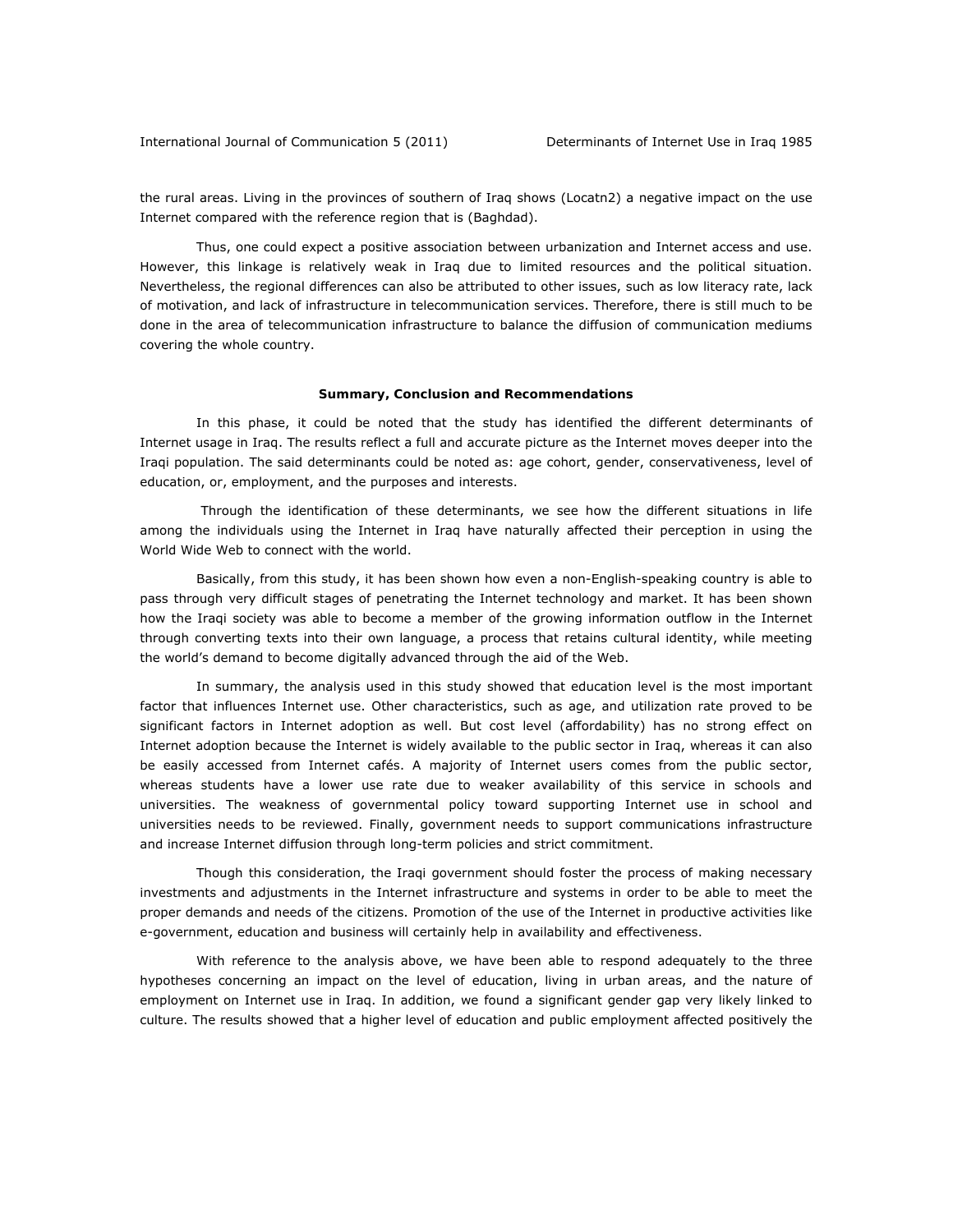propensity to use the Internet and the intensity in its utilization. However, the rate of access and use did not significantly differ among different regions. It is explained by the special political circumstances in recent years and lack of public investment in resources, infrastructures, and regulations.

For further developments in upcoming research, it is hoped that advanced methods will be employed to account for heterogeneity in utilization of Internet services and its modes of service provision. These will help to calculate the results in consideration with the collected data used for the imposition of the outcomes of the survey and other possible interviews that may be incurred. It is believed that through the application of this particular process, the chances of coming up with a better sensed and policy relevant result would be much easier to encounter.

Finally, the study can be considered as unique as it critically evaluates the trend of use/non-use of the Internet in Iraq and provides immense scope for future studies on the impact of behavioral changes and changes in the life style of Iraqi people on use/non-use of the Internet. This study also proves to be vital in development of future government policy for encouraging Internet use and investment in infrastructure. Hence, it aids in some useful regulations related to education and information technology development in Iraq. As the factors responsible for use/non-use of the Internet have been systematically analyzed under this study, effective guidelines for both national and international governmental and nongovernmental organizations involved in the rehabilitation and reconstruction of the country can be formulated.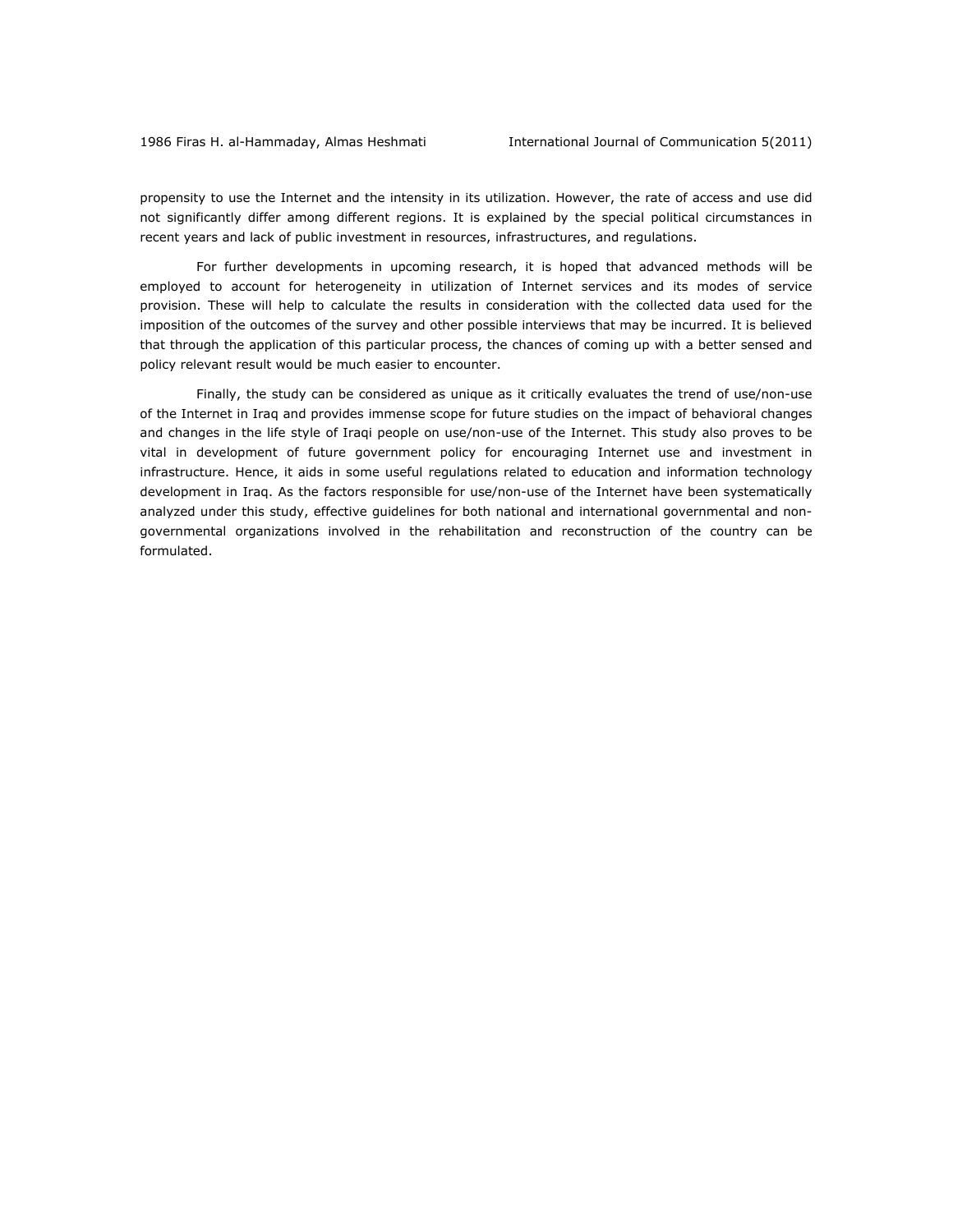# **References**

- Busselle, R., Reagan, J., Pinkleton, B., & Jackson, K. (1999). Factors affecting Internet use in a saturatedaccess population, *Telemetric and Informatics*, *16*, 45–58.
- Consoli, D. (2008). Co-evolution of capabilities and preferences in the adoption of new technologies. Manchester Institute of Innovation Research, Manchester Business School, University of Manchester, Manchester, UK. *Technology Analysis and Strategic Management, 4*, 409–425*.*
- Crandall, R., & Jackson C. (2003). The \$500 billion opportunity: The potential economic benefit of widespread diffusion of broadband Internet access. In A. L. Shampine (Ed.), Down to the wire: Studies in the diffusion and regulation of telecommunications technologies. Hauppauge, NY.
- Cukier, K. N. (2007). Internet, regulations, the private and public safety. *International Journal of Communication, 1*, 162–169.
- Dimaggio, D., Hargittai, E., Robinson, J., & Neuman, W. (2001). Social implications of the Internet, *Annual Review of Sociology*, *27*, 307–336*.*
- Frontline.net. (2001). Broadband in the developing world. Available at http://www.pressroom.com/~screenager/broadband/Intro.html
- Garramone, G., Harris, A., & Anderson, R. (1986). Uses of political bulletin boards. *Journal of Broadcasting and Electronic Media, 30*, 325–339.
- Gong, W., Li, Z. G., & Stump R. L. (2007). Global Internet use and access: Cultural considerations. *Asia Pacific Journal of Marketing and Logistics, 19*, 57–74.
- Greene, W. (2008). Econometric analysis, Prentice Hall, 6<sup>th</sup> Edition.
- Henry, A., & Mohit, B. (2009). An evidence-based approach to the adoption of new technology. *Journal of Bone and Joint Surgery*, *91*–A, 95–98.
- Jackson, L., von Eye, A., Barbatsis, G., Biocca, F. A., Fitzgerald, H., & Zhao, Y. (2004). The impact of Internet use on the other side of the digital divide, *Communication of the ACM*, *47*(7), 43–47.
- Jiang, P. (2009). Consumer adoption of mobile Internet Services: An exploratory study. *Journal of Promotion Management, 3*, 418–454*.*
- Josie, M., Choi, J., & Sook, L. (2004, October 30). E-learning in Australia and Korea: Learning from practice. Korea Research Institute for Vocational Education and Training. Available at http://www.krivet.re.kr/ku/index.jsp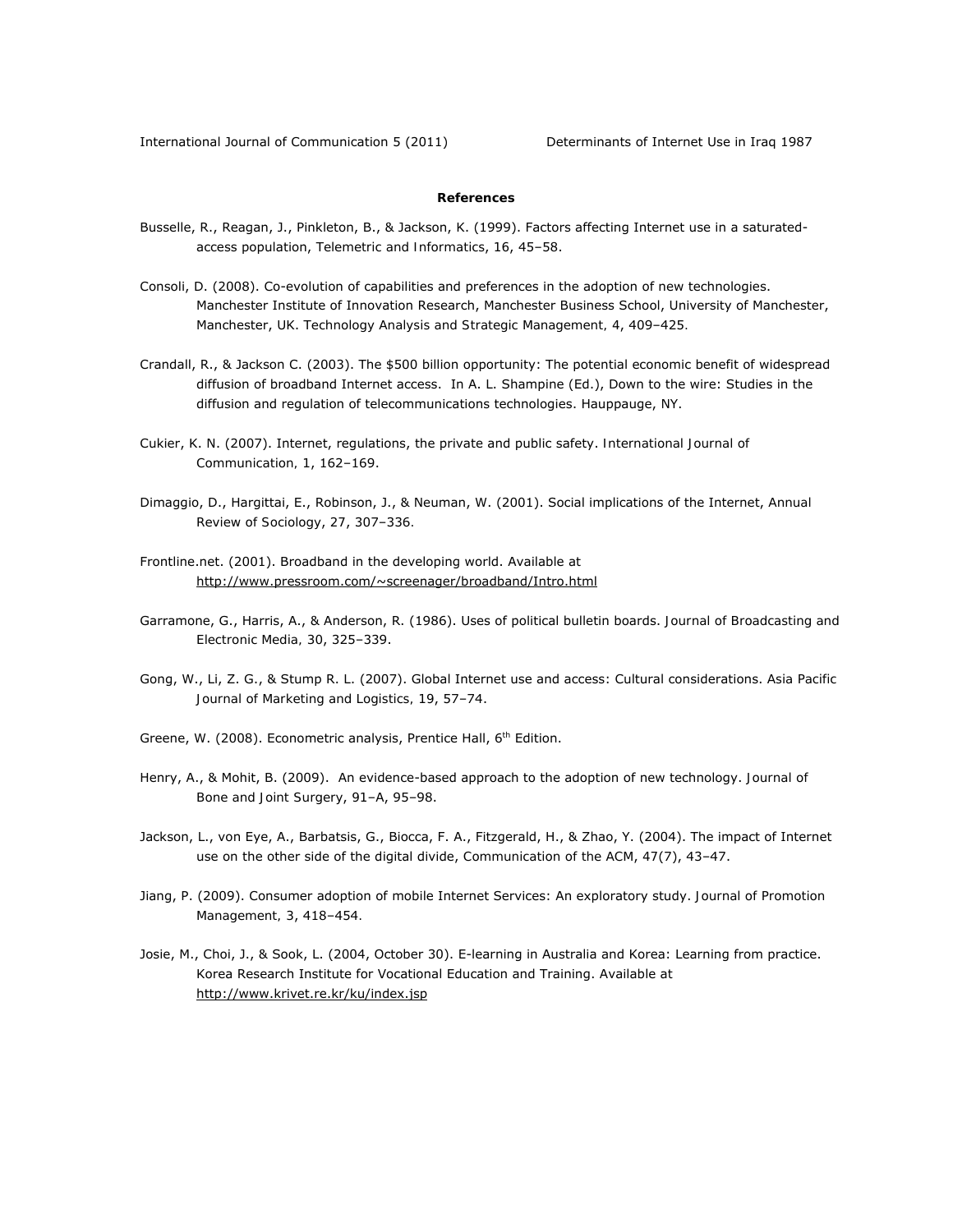- Kraidy, M. M. (2007). Saudi Arabia, Lebanon and the changing Arab information order. *International Journal of Communication*, *1*, 139–156.
- Kshetri, N. (2001). Determinants of the locus of global e-commerce. *Electronic Markets*, *11*(4), 250–257.
- Lin, C. (1998). Exploring personal computer adoption dynamics, *Journal of Broadcasting and Electronic Media*, *42*, 95–112.
- McFadden, D. L. (1974). Conditional logit analysis of qualitative choice behavior. In P. Zarembka (Ed.) Frontiers in Econometrics (pp. 105–142). New York: Academic Press.
- Montgomery, K., Gottlieb-Robles, B., & Larson, G. (2004). Youth as e-citizens: Engaging the digital generation. Center for Social Media. Available at http://hdl.handle.net/1961/4649
- Nua Internet Surveys. (1999, November 9). Chinese users to outnumber U.S. users by 2010. Retrieved from http://www.nua.ie/surveys
- Nunberg, G. (2000). Will the Internet always speak English? *The American Prospect*, March 27– April 10, pp. 40–43.
- Ono, H., & Zavodny, M. (2003). Gender and the Internet, SSE/EFI Working Paper Series. *Economics and Finance*, No. 495.
- Rhee, K., & Kim, W. (2004). The adoption and use of the Internet in South Korea. *Journal of Computer-Mediated Communication, 9*(4). Retrieved from http://jcmc.indiana.edu/vol9/issue4/rhee.html
- Rogers, E. (1995). Diffusion of innovations, 4th edition, New York: Free Press.
- Schubert, M. (2009). Chief innovation officer overseeing digital strategy at RuderFinn.
- Shabazz, D. (1999). International politics and the creation of a virtual world, *International Journal on World Peace*, *XVI*, 3, 27–44.
- Songan, P., & Noor, F. M. (1999). Predictors of Internet utilization among students in an institution of higher learning in Malaysia. In Proceedings of the Conference on Information Technology in Asia (CITA 99), Kuching, Malaysia, September 16–17. R. W. Harris (Ed.), The Information Systems Core Group, Faculty of Information Technology, Universiti Malaysia Sarawak, pp. 38–49.
- Wheeler, D., & Tiefelsdorf, M. (2005). Multicollinearity and correlation among local regression coefficients in geographically weighted regression. *Journal of Geographic System*, *7*, 161–187.

Wooldridge, J. M. (2006). Introductory econometrics, 4th edition. Michigan State University.